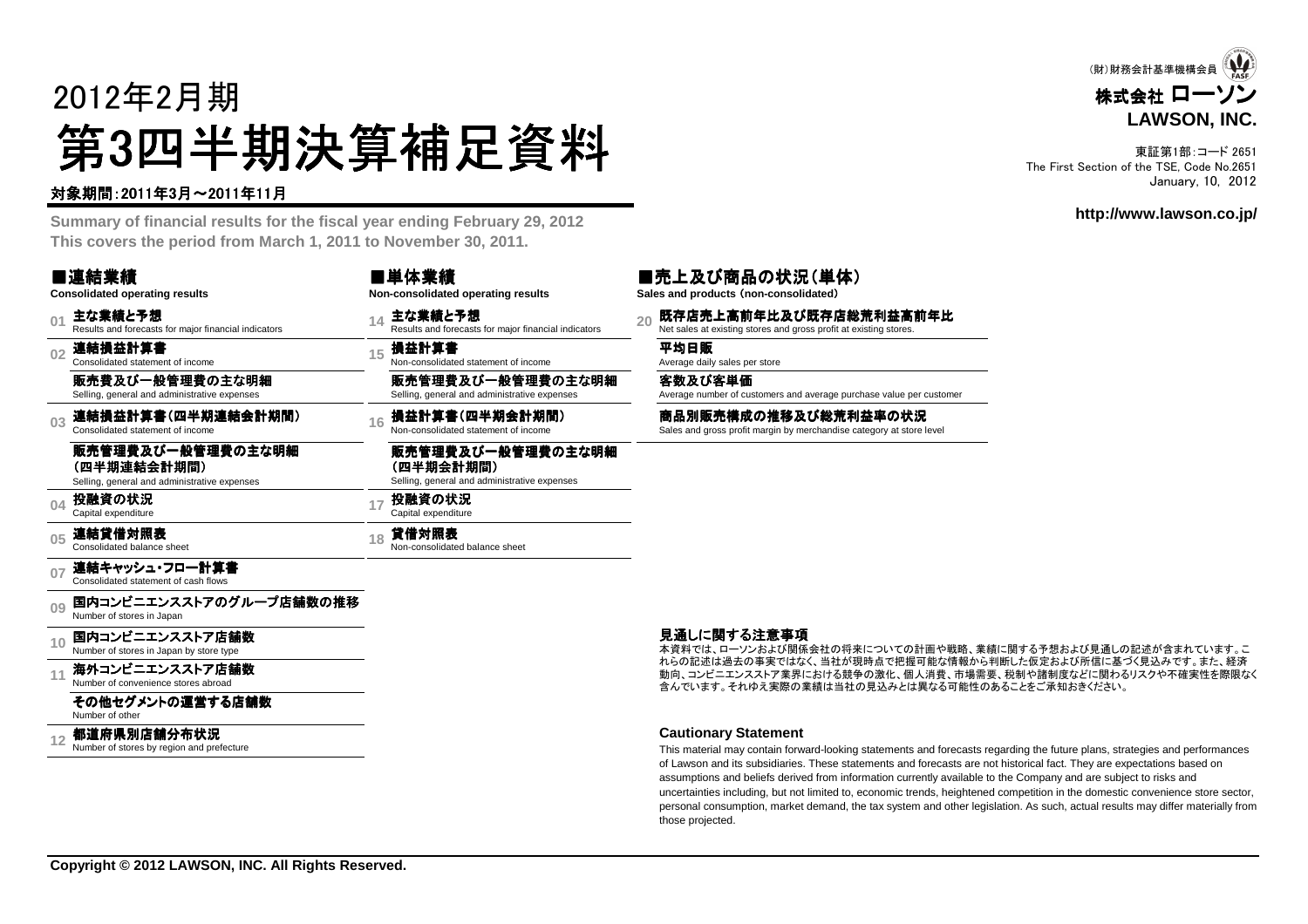### **■主な業績と予想** Results and forecasts for major financial indicators<br>————————————————————

|                                                                                                                                           |                       | 2009年度/FY2009 |                      |           |                       | 2010年度/FY2010 |                      |           |                       |           | 2011年度/FY2011             |         |
|-------------------------------------------------------------------------------------------------------------------------------------------|-----------------------|---------------|----------------------|-----------|-----------------------|---------------|----------------------|-----------|-----------------------|-----------|---------------------------|---------|
|                                                                                                                                           | 第3四半期/3Q              |               | 通期/Full year         |           | 第3四半期/3Q              |               | 通期/Full year         |           | 第3四半期/3Q              |           | 通期計画/Full year (Forecast) |         |
|                                                                                                                                           | 2009.3.1 - 2009.11.30 |               | 2009.3.1 - 2010.2.28 |           | 2010.3.1 - 2010.11.30 |               | 2010.3.1 - 2011.2.28 |           | 2011.3.1 - 2011.11.30 |           | 2011.3.1 - 2012.2.29      |         |
|                                                                                                                                           | 金額/Amount             |               | 前年比/YoY 金額/Amount    | 前年比/YoY   | 金額/Amount             | 前年比/YoY       | 金額/Amount            | 前年比/YoY   | 金額/Amount             | 前年比/YoY   | 金額/Amount                 | 前年比/YoY |
| チェーン全店売上高 (百万円) Total net sales (millions of yen)                                                                                         | 1.252.727             | 108.4%        | 1.666.136            | 106.9%    | 1.267.073             | 101.1%        | 1.682.812            | 101.0%    | 1,380,450             | 108.9%    | 1.808.000                 | 107.4%  |
| <b>営業総収入</b> (百万円)*1 Gross operating revenues (millions of yen)                                                                           | 339,656               | 140.2%        | 467,192              | 133.7%    | 331,141               | 97.5%         | 441,277              | 94.5%     | 360,865               | 109.0%    | 473,000                   | 107.2%  |
| <b>営業利益</b> (百万円) Operating profit (millions of yen)                                                                                      | 44.001                | 101.6%        | 50.275               | 102.2%    | 45.920                | 104.4%        | 55.540               | 110.5%    | 49.772                | 108.4%    | 61.500                    | 110.7%  |
| <b>経常利益</b> (百万円) Recurring profit (millions of yen)                                                                                      | 43,435                | 100.8%        | 49,440               | 101.3%    | 45,287                | 104.3%        | 54,594               | 110.4%    | 49.763                | 109.9%    | 60.400                    | 110.6%  |
| 四半期(当期)純利益 (百万円) Net profit (millions of yen)                                                                                             | 19,805                | 85.6%         | 12,562               | 52.8%     | 20,789                | 105.0%        | 25,386               | 202.1%    | 20.614                | 99.2%     | 23,500                    | 92.6%   |
| (ご参考)資産除去債務及び災害による<br>損失計上前の当期純利益(概算)<br>Net profit before accounting for<br>asset retirement obligation and loss on disaster (estimated) |                       |               |                      |           |                       |               |                      |           | 27.500                | 132.3%    | 30,400                    | 119.7%  |
| 1株当たり四半期(当期)純利益(円)*2 Net profit per share (yen)                                                                                           |                       | 199.71        |                      | 126.67    |                       | 208.62        |                      | 254.61    |                       | 206.41    |                           | 235.28  |
| <b>純資産</b> (百万円) Net assets (millions of yen)                                                                                             |                       | 205,234       |                      | 198.135   |                       | 203.687       |                      | 208,466   |                       | 209,907   |                           |         |
| <b>総資産</b> (百万円) Total assets (millions of yen)                                                                                           |                       | 441,184       |                      | 448.131   |                       | 463.692       |                      | 476,036   |                       | 519.908   |                           |         |
| 1株当たり純資産 (円) Net assets per share (yen)                                                                                                   |                       | 2,007.43      |                      | 1,935.41  |                       | 1.991.72      |                      | 2.037.50  | 2.068.48              |           |                           |         |
| 総資産四半期(当期)純利益率 ROA                                                                                                                        |                       | 4.5%          |                      | 2.8%      |                       | 4.6%          |                      | 5.5%      |                       | 4.1%      |                           |         |
| 自己資本四半期(当期)純利益率 ROE                                                                                                                       |                       | 10.0%         |                      | 6.5%      |                       | 10.6%         |                      | 12.8%     |                       | 10.1%     |                           |         |
| 流動比率 Current ratio                                                                                                                        |                       | 76.1%         |                      | 71.7%     |                       | 74.8%         |                      | 75.3%     |                       | 72.8%     |                           |         |
| 固定比率 Fixed ratio                                                                                                                          |                       | 154.0%        |                      | 164.6%    |                       | 162.8%        |                      | 162.7%    |                       | 177.0%    |                           |         |
| 自己資本比率 Shareholder's equity                                                                                                               |                       | 45.1%         |                      | 42.8%     |                       | 42.9%         |                      | 42.7%     |                       | 39.7%     |                           |         |
| 営業活動によるキャッシュフロー(百万円)<br>Net cash provided by (used in) operating activities (millions of yen)                                             |                       | 40,868        |                      | 40,695    |                       | 57,794        |                      | 72,210    |                       | 63,293    |                           |         |
| 投資活動によるキャッシュフロー (百万円)<br>Net cash provided by (used in) investing activities (millions of yen)                                            |                       | $-31.048$     |                      | $-42.595$ |                       | $-26.468$     |                      | $-30,522$ |                       | $-38.956$ |                           |         |
| 財務活動によるキャッシュフロー (百万円)<br>Net cash provided by (used in) financing activities (millions of yen)                                            |                       | $-22,286$     |                      | $-27,238$ |                       | $-26,528$     |                      | $-28,798$ |                       | $-24,174$ |                           |         |
| 現金及び現金同等物の期末残高 (百万円)<br>Cash and cash equivalents at end of period (millions of yen)                                                      |                       | 71.515        |                      | 54,843    |                       | 59,627        |                      | 67.712    |                       | 67.876    |                           |         |
|                                                                                                                                           |                       |               |                      |           |                       |               |                      |           |                       |           |                           |         |
| 国内総店舗数 $^{\rm 3}$<br>Number of stores in Japan                                                                                            |                       | 9,694         |                      | 9.761     |                       | 9,935         |                      | 9.994     |                       | 10.369    |                           | 10.374  |

\*1 営業総収入は直営店売上高、加盟店からの収入等の合計です。

\*2 通期計画の1株当たり当期純利益に関しては、2011年11月30日現在の期末発行済株式数を用いて算出しております。

 \*3 「国内総店舗数」は、当社連結グループの運営するコンビニエンスストアの店舗数であり、(株)ローソン沖縄、(株)ローソン富山の運営する店舗数を含めております。

Notes

 \*1 The gross operating revenues are a sum of total sales of LAWSON group stores and commissions from franchised stores. \*2 Forecasted net profit per share in the full-year plan is calculated based on the number of outstanding share as of November 30, 2011.

 \*3 The number of stores in Japan is a total number of stores operated by the consolidated LAWSON group, including the number of stores operated by LAWSON Okinawa, Inc. and LAWSON Toyama, Inc.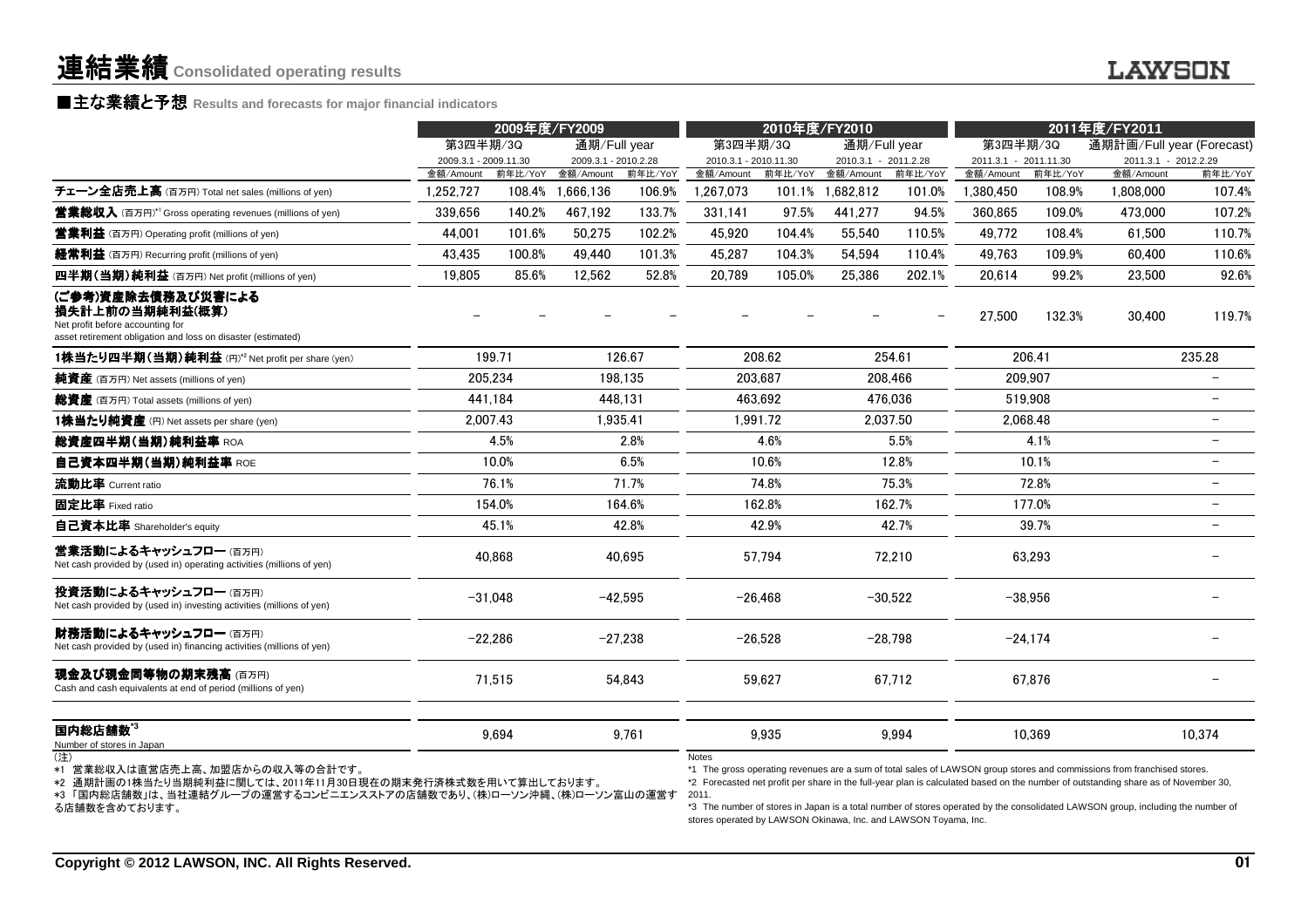| 連結業績 Consolidated operating results                       |                 |                          |                          |                          |                       |                          | LAWSON              |
|-----------------------------------------------------------|-----------------|--------------------------|--------------------------|--------------------------|-----------------------|--------------------------|---------------------|
| ■連結損益計算書 Consolidated statement of income                 |                 | 2009年度第3四半期累計期間          | 2010年度第3四半期累計期間          |                          | 2011年度第3四半期累計期        |                          | 前年増減                |
|                                                           |                 | 2009.3.1 - 2009.11.30    | 2010.3.1 - 2010.11.30    |                          | 2011.3.1 - 2011.11.30 |                          | Increase (Decrease) |
|                                                           |                 | 百万円/Millions of yen      | 百万円/Millions of yen      | 前年比/YoY                  | 百万円/Millions of yen   | 前年比/YoY                  | 百万円/Millions of yen |
| A.営業総収入 Gross operating revenues                          | $B + E$         | 339,656                  | 331.141                  | 97.5%                    | 360,865               | 109.0%                   | 29,724              |
| <b>B.売上高</b> Net sales <sup>*1</sup>                      |                 | 161,096                  | 142.942                  | 88.7%                    | 156.929               | 109.8%                   | 13,986              |
| <b>C.売上原価</b> Cost of goods sold <sup>"2</sup>            |                 | 119.744                  | 105.980                  | 88.5%                    | 117.822               | 111.2%                   | 11,842              |
| D.売上総利益 Gross profit on sales <sup>"3</sup>               | $B - C$         | 41.352                   | 36.962                   | 89.4%                    | 39.106                | 105.8%                   | 2,144               |
| E.営業収入 Operating revenues                                 | $F + G$         | 178,559                  | 188.198                  | 105.4%                   | 203,936               | 108.4%                   | 15,737              |
| F.加盟店からの収入 Franchise commission from franchised stores    |                 | 142.635                  | 149.651                  | 104.9%                   | 163.755               | 109.4%                   | 14,103              |
| G.その他の営業収入 Other                                          |                 | 35.924                   | 38.546                   | 107.3%                   | 40.180                | 104.2%                   | 1,633               |
| <b>H.営業総利益</b> Gross operating profit                     | $A - C = D + E$ | 219.911                  | 225.161                  | 102.4%                   | 243.043               | 107.9%                   | 17.882              |
| I.販売費及び一般管理費 Selling, general and administrative expenses |                 | 175.910                  | 179.240                  | 101.9%                   | 193.270               | 107.8%                   | 14,029              |
| J.営業利益 Operating profit                                   | $H - I$         | 44.001                   | 45.920                   | 104.4%                   | 49.772                | 108.4%                   | 3,852               |
| 営業外収益 Non-operating income                                |                 | 1.199                    | 1.301                    | 108.5%                   | 1.618                 | 124.4%                   | 317                 |
| 営業外費用 Non-operating expenses                              |                 | 1,765                    | 1.934                    | 109.6%                   | 1.628                 | 84.2%                    | $-306$              |
| 経常利益 Recurring profit                                     |                 | 43.435                   | 45.287                   | 104.3%                   | 49.763                | 109.9%                   | 4,475               |
| 特別利益 Extraordinary gain                                   |                 | 655                      |                          | 0.2%                     | 2.042                 |                          | 2,041               |
| 特別損失 Extraordinary loss                                   |                 | 9.816                    | 8.363                    | 85.2%                    | 16.107                | 192.6%                   | 7,743               |
| 税金等調整前四半期純利益 Income before income taxes                   |                 | 34.273                   | 36.925                   | 107.7%                   | 35.699                | 96.7%                    | $-1,226$            |
| 法人税、住民税及び事業税 Income taxes - current                       |                 | 15.484                   | 11,497                   | 74.3%                    | 17.144                | 149.1%                   | 5,646               |
| 法人税等調整額 Deferred income taxes                             |                 | $-1.180$                 | 3.991                    | $\overline{\phantom{0}}$ | $-2.692$              | $\overline{\phantom{0}}$ | $-6,683$            |
| 少数株主損益調整前四半期純利益 Income before minority interests          |                 | $\overline{\phantom{0}}$ | $\overline{\phantom{0}}$ |                          | 21.246                | $\overline{\phantom{0}}$ |                     |
| 少数株主利益 Minority interests in net profit                   |                 | 164                      | 646                      | 393.1%                   | 632                   | 97.8%                    | $-13$               |
| 四半期純利益 Net profit                                         |                 | 19.805                   | 20.789                   | 105.0%                   | 20.614                | 99.2%                    | $-175$              |
|                                                           |                 |                          |                          |                          |                       |                          |                     |

| ■販売費及び一般管理費の主な明細 Selling, general and administrative expenses |                           |                                 |                                          |                                                                                                                                                             |                                          |
|---------------------------------------------------------------|---------------------------|---------------------------------|------------------------------------------|-------------------------------------------------------------------------------------------------------------------------------------------------------------|------------------------------------------|
| 2009年度第3四半期累計期間                                               |                           |                                 |                                          |                                                                                                                                                             | 前年増減                                     |
| 2009.3.1 - 2009.11.30                                         |                           |                                 |                                          |                                                                                                                                                             | Increase (Decrease)                      |
| 百万円/Millions of yen                                           | 百万円/Millions of yen       | 前年比/YoY                         | 百万円/Millions of yen                      | 前年比YoY                                                                                                                                                      | 百万円/Millions of yen                      |
| 52.006                                                        | 54.312                    | 104.4%                          | 58.342                                   | 107.4%                                                                                                                                                      | 4.029                                    |
| 43.529                                                        | 42.514                    | 97.7%                           | 45.262                                   | 106.5%                                                                                                                                                      | 2.748                                    |
| 10.144                                                        | 7.853                     | 77.4%                           | 6.334                                    | 80.7%                                                                                                                                                       | $-1,519$                                 |
| 14.621                                                        | 17.737                    | 121.3%                          | 20,934                                   | 118.0%                                                                                                                                                      | 3,196                                    |
| 7.950                                                         | 8.495                     | 106.9%                          | 10.324                                   | 121.5%                                                                                                                                                      | 1,829                                    |
| 47.658                                                        | 48.326                    | 101.4%                          | 52.072                                   | 107.8%                                                                                                                                                      | 3,745                                    |
| 175.910                                                       | 179.240                   | 101.9%                          | 193.270                                  | 107.8%                                                                                                                                                      | 14.029                                   |
|                                                               |                           |                                 |                                          |                                                                                                                                                             |                                          |
|                                                               |                           |                                 |                                          |                                                                                                                                                             |                                          |
|                                                               | *2 Cost of goods sold.    |                                 |                                          |                                                                                                                                                             |                                          |
|                                                               | *3 Gross profit on sales. |                                 |                                          |                                                                                                                                                             |                                          |
|                                                               |                           |                                 |                                          |                                                                                                                                                             |                                          |
|                                                               |                           |                                 |                                          |                                                                                                                                                             |                                          |
|                                                               |                           | Notes<br>*1 Net sales of goods. | 2010年度第3四半期累計期間<br>2010.3.1 - 2010.11.30 | *4 "Advertising and promotional expenses" include provision for point card certificates.<br>*5 "Other" includes amortization expenses of intangible assets. | 2011年度第3四半期累計期間<br>2011.3.1 - 2011.11.30 |

**Copyright © 2012 LAWSON, INC. All Rights Reserved.**

**Consolidate Set in the Consolidate Set in the Consolidate Set in the Consolidate Set in the Consolidate Set i**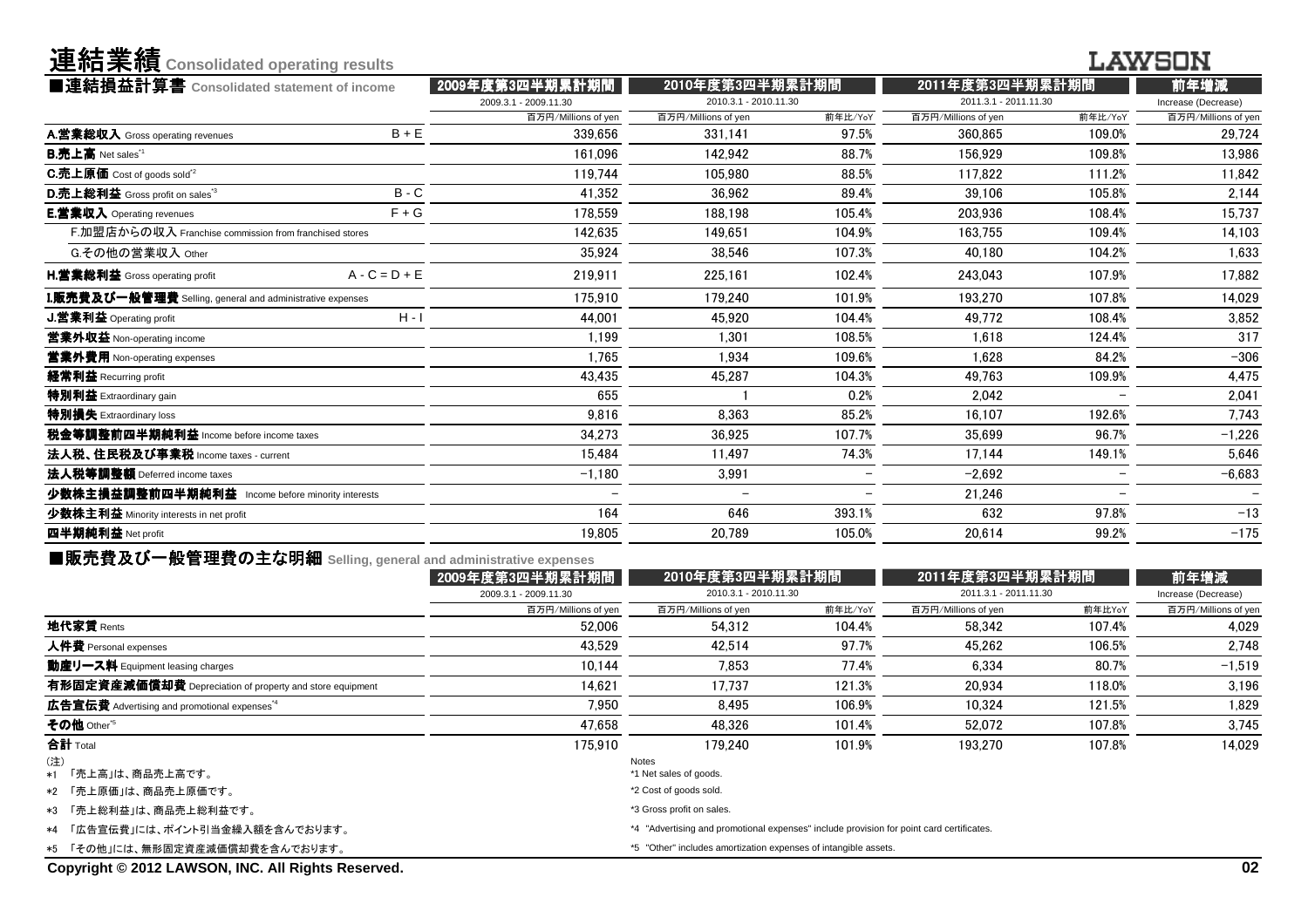| ■連結損益計算書(四半期会計期間)<br>2009年度第3四半期会計期間<br>2010年度第3四半期会計期間<br>2011年度第3四半期会計期間<br>前年増減<br>2010.9.1 - 2010.11.30<br>2011.9.1 - 2011.11.30<br>2009.9.1 - 2009.11.30<br>Increase (Decrease)<br><b>Consolidated statement of income</b><br>前年比/YoY<br>前年比/YoY<br>百万円/Millions of yen<br>百万円/Millions of yen<br>百万円/Millions of yen<br>百万円/Millions of yen<br>$B + E$<br>97.2%<br>109.9%<br>113,059<br>109,935<br>120,844<br>10,909<br>54.569<br>84.2%<br>113.2%<br>6,077<br>45.969<br>52,046<br>40,555<br>33.936<br>83.7%<br>39.099<br>115.2%<br>5,163<br>$B - C$<br>107.6%<br>913<br>14.014<br>85.9%<br>12,947<br>12.033<br>$F + G$<br>107.6%<br>58,489<br>63.966<br>109.4%<br>68,798<br>4,831<br>F.加盟店からの収入 Franchise commission from franchised stores<br>4,523<br>46.877<br>51.014<br>108.8%<br>55,538<br>108.9%<br>G.その他の営業収入 Other<br>12,951<br>308<br>11.612<br>111.5%<br>13,259<br>102.4%<br>72,504<br>5,745<br>$A - C = D + E$<br>75.999<br>104.8%<br>81,745<br>107.6%<br>I.販売費及び一般管理費 Selling, general and administrative expenses<br>58.639<br>60,227<br>102.7%<br>64,542<br>107.2%<br>4,314<br>$H - I$<br>113.8%<br>1,431<br>13,864<br>15.771<br>17,202<br>109.1%<br>73<br>405<br>379<br>93.6%<br>453<br>119.4%<br>$-59$<br>605<br>554<br>91.5%<br>494<br>89.3%<br>114.1%<br>1,564<br>13.664<br>15.597<br>17.161<br>110.0%<br>1,805<br>1,804<br>3<br>33.3%<br>51.9%<br>$-388$<br>5,286<br>807<br>15.3%<br>418<br>3,757<br>8,382<br>176.5%<br>18,548<br>125.4%<br>14,791<br>778<br>4,153<br>5,290<br>127.4%<br>6.069<br>114.7%<br>$-132$<br>1,040<br>795<br>76.5%<br>83.4%<br>663<br>少数株主損益調整前四半期純利益 Income before minority interests<br>11,815<br>$\overline{\phantom{0}}$<br>$-733$<br>79.8%<br>202<br>161<br>$-41$<br>3,921<br>8,501<br>216.8%<br>11,653<br>137.1%<br>3,152<br>■販売費及び一般管理費の主な明細<br>(四半期会計期間)<br>2010年度第3四半期会計期間<br>2011年度第3四半期会計期間<br>2009年度第3四半期会計期間<br>前年増減<br>2009.9.1 - 2009.11.30<br>2010.9.1 - 2010.11.30<br>2011.9.1 - 2011.11.30<br>Increase (Decrease)<br>Selling, general and administrative expenses<br>百万円/Millions of yen<br>前年比/YoY<br>前年比YoY<br>百万円/Millions of yen<br>百万円/Millions of yen<br>百万円/Millions of yen<br>地代家賃 Rents<br>17.592<br>18,287<br>103.9%<br>108.2%<br>19,783<br>1,496<br>人件費 Personal expenses<br>14,504<br>107.2%<br>14,369<br>99.1%<br>15,403<br>1,033<br>2,475<br>79.5%<br>$-506$<br>3.143<br>78.8%<br>1.969<br>動産リース料 Equipment leasing charges<br>有形固定資産減価償却費 Depreciation of property and store equipment<br>5,274<br>6,280<br>119.1%<br>7,450<br>118.6%<br>1,170<br>2,280<br>2.974<br>130.5%<br>116.4%<br>488<br>3.462<br>その他 Other <sup>*5</sup><br>15,844<br>15,841<br>100.0%<br>104.0%<br>632<br>16,473<br>58,639<br>60,227<br>102.7%<br>64,542<br>107.2%<br>4,314<br>(注)<br>Notes<br>*1 Net sales of goods.<br>「売上高」は、商品売上高です。<br>*1<br>*2 Cost of goods sold.<br>「売上総利益」は、商品売上総利益です。<br>*3 Gross profit on sales.<br>*4 "Advertising and promotional expenses" include provision for point card certificates.<br>「広告宣伝費」には、ポイント引当金繰入額を含んでおります。<br>*5 "Other" includes amortization expenses of intangible assets.<br>「その他」には、無形固定資産減価償却費を含んでおります。 | 連結業績 Consolidated operating results                      |  |  |  | LAWSON |
|-------------------------------------------------------------------------------------------------------------------------------------------------------------------------------------------------------------------------------------------------------------------------------------------------------------------------------------------------------------------------------------------------------------------------------------------------------------------------------------------------------------------------------------------------------------------------------------------------------------------------------------------------------------------------------------------------------------------------------------------------------------------------------------------------------------------------------------------------------------------------------------------------------------------------------------------------------------------------------------------------------------------------------------------------------------------------------------------------------------------------------------------------------------------------------------------------------------------------------------------------------------------------------------------------------------------------------------------------------------------------------------------------------------------------------------------------------------------------------------------------------------------------------------------------------------------------------------------------------------------------------------------------------------------------------------------------------------------------------------------------------------------------------------------------------------------------------------------------------------------------------------------------------------------------------------------------------------------------------------------------------------------------------------------------------------------------------------------------------------------------------------------------------------------------------------------------------------------------------------------------------------------------------------------------------------------------------------------------------------------------------------------------------------------------------------------------------------------------------------------------------------------------------------------------------------------------------------------------------------------------------------------------------------------------------------------------------------------------------------------------------------------------------------------------------------------------------------------------------------------------------------------------------------------------------------------------------------------------------------------------------------------------------------------------------------------------------------------------------------------------|----------------------------------------------------------|--|--|--|--------|
|                                                                                                                                                                                                                                                                                                                                                                                                                                                                                                                                                                                                                                                                                                                                                                                                                                                                                                                                                                                                                                                                                                                                                                                                                                                                                                                                                                                                                                                                                                                                                                                                                                                                                                                                                                                                                                                                                                                                                                                                                                                                                                                                                                                                                                                                                                                                                                                                                                                                                                                                                                                                                                                                                                                                                                                                                                                                                                                                                                                                                                                                                                                         |                                                          |  |  |  |        |
|                                                                                                                                                                                                                                                                                                                                                                                                                                                                                                                                                                                                                                                                                                                                                                                                                                                                                                                                                                                                                                                                                                                                                                                                                                                                                                                                                                                                                                                                                                                                                                                                                                                                                                                                                                                                                                                                                                                                                                                                                                                                                                                                                                                                                                                                                                                                                                                                                                                                                                                                                                                                                                                                                                                                                                                                                                                                                                                                                                                                                                                                                                                         |                                                          |  |  |  |        |
|                                                                                                                                                                                                                                                                                                                                                                                                                                                                                                                                                                                                                                                                                                                                                                                                                                                                                                                                                                                                                                                                                                                                                                                                                                                                                                                                                                                                                                                                                                                                                                                                                                                                                                                                                                                                                                                                                                                                                                                                                                                                                                                                                                                                                                                                                                                                                                                                                                                                                                                                                                                                                                                                                                                                                                                                                                                                                                                                                                                                                                                                                                                         |                                                          |  |  |  |        |
|                                                                                                                                                                                                                                                                                                                                                                                                                                                                                                                                                                                                                                                                                                                                                                                                                                                                                                                                                                                                                                                                                                                                                                                                                                                                                                                                                                                                                                                                                                                                                                                                                                                                                                                                                                                                                                                                                                                                                                                                                                                                                                                                                                                                                                                                                                                                                                                                                                                                                                                                                                                                                                                                                                                                                                                                                                                                                                                                                                                                                                                                                                                         | A.営業総収入 Gross operating revenues                         |  |  |  |        |
|                                                                                                                                                                                                                                                                                                                                                                                                                                                                                                                                                                                                                                                                                                                                                                                                                                                                                                                                                                                                                                                                                                                                                                                                                                                                                                                                                                                                                                                                                                                                                                                                                                                                                                                                                                                                                                                                                                                                                                                                                                                                                                                                                                                                                                                                                                                                                                                                                                                                                                                                                                                                                                                                                                                                                                                                                                                                                                                                                                                                                                                                                                                         | <b>B.売上高</b> Net sales <sup>"1</sup>                     |  |  |  |        |
|                                                                                                                                                                                                                                                                                                                                                                                                                                                                                                                                                                                                                                                                                                                                                                                                                                                                                                                                                                                                                                                                                                                                                                                                                                                                                                                                                                                                                                                                                                                                                                                                                                                                                                                                                                                                                                                                                                                                                                                                                                                                                                                                                                                                                                                                                                                                                                                                                                                                                                                                                                                                                                                                                                                                                                                                                                                                                                                                                                                                                                                                                                                         | C.売上原価 Cost of goods sold <sup>"2</sup>                  |  |  |  |        |
|                                                                                                                                                                                                                                                                                                                                                                                                                                                                                                                                                                                                                                                                                                                                                                                                                                                                                                                                                                                                                                                                                                                                                                                                                                                                                                                                                                                                                                                                                                                                                                                                                                                                                                                                                                                                                                                                                                                                                                                                                                                                                                                                                                                                                                                                                                                                                                                                                                                                                                                                                                                                                                                                                                                                                                                                                                                                                                                                                                                                                                                                                                                         | D.売上総利益 Gross profit on sales <sup>"3</sup>              |  |  |  |        |
|                                                                                                                                                                                                                                                                                                                                                                                                                                                                                                                                                                                                                                                                                                                                                                                                                                                                                                                                                                                                                                                                                                                                                                                                                                                                                                                                                                                                                                                                                                                                                                                                                                                                                                                                                                                                                                                                                                                                                                                                                                                                                                                                                                                                                                                                                                                                                                                                                                                                                                                                                                                                                                                                                                                                                                                                                                                                                                                                                                                                                                                                                                                         | E.営業収入 Operating revenues                                |  |  |  |        |
|                                                                                                                                                                                                                                                                                                                                                                                                                                                                                                                                                                                                                                                                                                                                                                                                                                                                                                                                                                                                                                                                                                                                                                                                                                                                                                                                                                                                                                                                                                                                                                                                                                                                                                                                                                                                                                                                                                                                                                                                                                                                                                                                                                                                                                                                                                                                                                                                                                                                                                                                                                                                                                                                                                                                                                                                                                                                                                                                                                                                                                                                                                                         |                                                          |  |  |  |        |
|                                                                                                                                                                                                                                                                                                                                                                                                                                                                                                                                                                                                                                                                                                                                                                                                                                                                                                                                                                                                                                                                                                                                                                                                                                                                                                                                                                                                                                                                                                                                                                                                                                                                                                                                                                                                                                                                                                                                                                                                                                                                                                                                                                                                                                                                                                                                                                                                                                                                                                                                                                                                                                                                                                                                                                                                                                                                                                                                                                                                                                                                                                                         |                                                          |  |  |  |        |
|                                                                                                                                                                                                                                                                                                                                                                                                                                                                                                                                                                                                                                                                                                                                                                                                                                                                                                                                                                                                                                                                                                                                                                                                                                                                                                                                                                                                                                                                                                                                                                                                                                                                                                                                                                                                                                                                                                                                                                                                                                                                                                                                                                                                                                                                                                                                                                                                                                                                                                                                                                                                                                                                                                                                                                                                                                                                                                                                                                                                                                                                                                                         | <b>H.営業総利益</b> Gross operating profit                    |  |  |  |        |
|                                                                                                                                                                                                                                                                                                                                                                                                                                                                                                                                                                                                                                                                                                                                                                                                                                                                                                                                                                                                                                                                                                                                                                                                                                                                                                                                                                                                                                                                                                                                                                                                                                                                                                                                                                                                                                                                                                                                                                                                                                                                                                                                                                                                                                                                                                                                                                                                                                                                                                                                                                                                                                                                                                                                                                                                                                                                                                                                                                                                                                                                                                                         |                                                          |  |  |  |        |
|                                                                                                                                                                                                                                                                                                                                                                                                                                                                                                                                                                                                                                                                                                                                                                                                                                                                                                                                                                                                                                                                                                                                                                                                                                                                                                                                                                                                                                                                                                                                                                                                                                                                                                                                                                                                                                                                                                                                                                                                                                                                                                                                                                                                                                                                                                                                                                                                                                                                                                                                                                                                                                                                                                                                                                                                                                                                                                                                                                                                                                                                                                                         | J.営業利益 Operating profit                                  |  |  |  |        |
|                                                                                                                                                                                                                                                                                                                                                                                                                                                                                                                                                                                                                                                                                                                                                                                                                                                                                                                                                                                                                                                                                                                                                                                                                                                                                                                                                                                                                                                                                                                                                                                                                                                                                                                                                                                                                                                                                                                                                                                                                                                                                                                                                                                                                                                                                                                                                                                                                                                                                                                                                                                                                                                                                                                                                                                                                                                                                                                                                                                                                                                                                                                         | 當業外収益 Non-operating income                               |  |  |  |        |
|                                                                                                                                                                                                                                                                                                                                                                                                                                                                                                                                                                                                                                                                                                                                                                                                                                                                                                                                                                                                                                                                                                                                                                                                                                                                                                                                                                                                                                                                                                                                                                                                                                                                                                                                                                                                                                                                                                                                                                                                                                                                                                                                                                                                                                                                                                                                                                                                                                                                                                                                                                                                                                                                                                                                                                                                                                                                                                                                                                                                                                                                                                                         | 営業外費用 Non-operating expenses                             |  |  |  |        |
|                                                                                                                                                                                                                                                                                                                                                                                                                                                                                                                                                                                                                                                                                                                                                                                                                                                                                                                                                                                                                                                                                                                                                                                                                                                                                                                                                                                                                                                                                                                                                                                                                                                                                                                                                                                                                                                                                                                                                                                                                                                                                                                                                                                                                                                                                                                                                                                                                                                                                                                                                                                                                                                                                                                                                                                                                                                                                                                                                                                                                                                                                                                         | 経常利益 Recurring profit                                    |  |  |  |        |
|                                                                                                                                                                                                                                                                                                                                                                                                                                                                                                                                                                                                                                                                                                                                                                                                                                                                                                                                                                                                                                                                                                                                                                                                                                                                                                                                                                                                                                                                                                                                                                                                                                                                                                                                                                                                                                                                                                                                                                                                                                                                                                                                                                                                                                                                                                                                                                                                                                                                                                                                                                                                                                                                                                                                                                                                                                                                                                                                                                                                                                                                                                                         | 特別利益 Extraordinary gain                                  |  |  |  |        |
|                                                                                                                                                                                                                                                                                                                                                                                                                                                                                                                                                                                                                                                                                                                                                                                                                                                                                                                                                                                                                                                                                                                                                                                                                                                                                                                                                                                                                                                                                                                                                                                                                                                                                                                                                                                                                                                                                                                                                                                                                                                                                                                                                                                                                                                                                                                                                                                                                                                                                                                                                                                                                                                                                                                                                                                                                                                                                                                                                                                                                                                                                                                         | 特別損失 Extraordinary loss                                  |  |  |  |        |
|                                                                                                                                                                                                                                                                                                                                                                                                                                                                                                                                                                                                                                                                                                                                                                                                                                                                                                                                                                                                                                                                                                                                                                                                                                                                                                                                                                                                                                                                                                                                                                                                                                                                                                                                                                                                                                                                                                                                                                                                                                                                                                                                                                                                                                                                                                                                                                                                                                                                                                                                                                                                                                                                                                                                                                                                                                                                                                                                                                                                                                                                                                                         | 税金等調整前四半期純利益 Income before income taxes                  |  |  |  |        |
|                                                                                                                                                                                                                                                                                                                                                                                                                                                                                                                                                                                                                                                                                                                                                                                                                                                                                                                                                                                                                                                                                                                                                                                                                                                                                                                                                                                                                                                                                                                                                                                                                                                                                                                                                                                                                                                                                                                                                                                                                                                                                                                                                                                                                                                                                                                                                                                                                                                                                                                                                                                                                                                                                                                                                                                                                                                                                                                                                                                                                                                                                                                         | 法人税、住民税及び事業税 Income taxes - current                      |  |  |  |        |
|                                                                                                                                                                                                                                                                                                                                                                                                                                                                                                                                                                                                                                                                                                                                                                                                                                                                                                                                                                                                                                                                                                                                                                                                                                                                                                                                                                                                                                                                                                                                                                                                                                                                                                                                                                                                                                                                                                                                                                                                                                                                                                                                                                                                                                                                                                                                                                                                                                                                                                                                                                                                                                                                                                                                                                                                                                                                                                                                                                                                                                                                                                                         | 法人税等調整額 Deferred income taxes                            |  |  |  |        |
|                                                                                                                                                                                                                                                                                                                                                                                                                                                                                                                                                                                                                                                                                                                                                                                                                                                                                                                                                                                                                                                                                                                                                                                                                                                                                                                                                                                                                                                                                                                                                                                                                                                                                                                                                                                                                                                                                                                                                                                                                                                                                                                                                                                                                                                                                                                                                                                                                                                                                                                                                                                                                                                                                                                                                                                                                                                                                                                                                                                                                                                                                                                         |                                                          |  |  |  |        |
|                                                                                                                                                                                                                                                                                                                                                                                                                                                                                                                                                                                                                                                                                                                                                                                                                                                                                                                                                                                                                                                                                                                                                                                                                                                                                                                                                                                                                                                                                                                                                                                                                                                                                                                                                                                                                                                                                                                                                                                                                                                                                                                                                                                                                                                                                                                                                                                                                                                                                                                                                                                                                                                                                                                                                                                                                                                                                                                                                                                                                                                                                                                         | 少数株主利益 Minority interests in net profit                  |  |  |  |        |
|                                                                                                                                                                                                                                                                                                                                                                                                                                                                                                                                                                                                                                                                                                                                                                                                                                                                                                                                                                                                                                                                                                                                                                                                                                                                                                                                                                                                                                                                                                                                                                                                                                                                                                                                                                                                                                                                                                                                                                                                                                                                                                                                                                                                                                                                                                                                                                                                                                                                                                                                                                                                                                                                                                                                                                                                                                                                                                                                                                                                                                                                                                                         | 四半期純利益 Net profit                                        |  |  |  |        |
|                                                                                                                                                                                                                                                                                                                                                                                                                                                                                                                                                                                                                                                                                                                                                                                                                                                                                                                                                                                                                                                                                                                                                                                                                                                                                                                                                                                                                                                                                                                                                                                                                                                                                                                                                                                                                                                                                                                                                                                                                                                                                                                                                                                                                                                                                                                                                                                                                                                                                                                                                                                                                                                                                                                                                                                                                                                                                                                                                                                                                                                                                                                         |                                                          |  |  |  |        |
|                                                                                                                                                                                                                                                                                                                                                                                                                                                                                                                                                                                                                                                                                                                                                                                                                                                                                                                                                                                                                                                                                                                                                                                                                                                                                                                                                                                                                                                                                                                                                                                                                                                                                                                                                                                                                                                                                                                                                                                                                                                                                                                                                                                                                                                                                                                                                                                                                                                                                                                                                                                                                                                                                                                                                                                                                                                                                                                                                                                                                                                                                                                         |                                                          |  |  |  |        |
|                                                                                                                                                                                                                                                                                                                                                                                                                                                                                                                                                                                                                                                                                                                                                                                                                                                                                                                                                                                                                                                                                                                                                                                                                                                                                                                                                                                                                                                                                                                                                                                                                                                                                                                                                                                                                                                                                                                                                                                                                                                                                                                                                                                                                                                                                                                                                                                                                                                                                                                                                                                                                                                                                                                                                                                                                                                                                                                                                                                                                                                                                                                         |                                                          |  |  |  |        |
|                                                                                                                                                                                                                                                                                                                                                                                                                                                                                                                                                                                                                                                                                                                                                                                                                                                                                                                                                                                                                                                                                                                                                                                                                                                                                                                                                                                                                                                                                                                                                                                                                                                                                                                                                                                                                                                                                                                                                                                                                                                                                                                                                                                                                                                                                                                                                                                                                                                                                                                                                                                                                                                                                                                                                                                                                                                                                                                                                                                                                                                                                                                         |                                                          |  |  |  |        |
|                                                                                                                                                                                                                                                                                                                                                                                                                                                                                                                                                                                                                                                                                                                                                                                                                                                                                                                                                                                                                                                                                                                                                                                                                                                                                                                                                                                                                                                                                                                                                                                                                                                                                                                                                                                                                                                                                                                                                                                                                                                                                                                                                                                                                                                                                                                                                                                                                                                                                                                                                                                                                                                                                                                                                                                                                                                                                                                                                                                                                                                                                                                         |                                                          |  |  |  |        |
|                                                                                                                                                                                                                                                                                                                                                                                                                                                                                                                                                                                                                                                                                                                                                                                                                                                                                                                                                                                                                                                                                                                                                                                                                                                                                                                                                                                                                                                                                                                                                                                                                                                                                                                                                                                                                                                                                                                                                                                                                                                                                                                                                                                                                                                                                                                                                                                                                                                                                                                                                                                                                                                                                                                                                                                                                                                                                                                                                                                                                                                                                                                         |                                                          |  |  |  |        |
|                                                                                                                                                                                                                                                                                                                                                                                                                                                                                                                                                                                                                                                                                                                                                                                                                                                                                                                                                                                                                                                                                                                                                                                                                                                                                                                                                                                                                                                                                                                                                                                                                                                                                                                                                                                                                                                                                                                                                                                                                                                                                                                                                                                                                                                                                                                                                                                                                                                                                                                                                                                                                                                                                                                                                                                                                                                                                                                                                                                                                                                                                                                         |                                                          |  |  |  |        |
|                                                                                                                                                                                                                                                                                                                                                                                                                                                                                                                                                                                                                                                                                                                                                                                                                                                                                                                                                                                                                                                                                                                                                                                                                                                                                                                                                                                                                                                                                                                                                                                                                                                                                                                                                                                                                                                                                                                                                                                                                                                                                                                                                                                                                                                                                                                                                                                                                                                                                                                                                                                                                                                                                                                                                                                                                                                                                                                                                                                                                                                                                                                         | 広告宣伝費 Advertising and promotional expenses <sup>*4</sup> |  |  |  |        |
|                                                                                                                                                                                                                                                                                                                                                                                                                                                                                                                                                                                                                                                                                                                                                                                                                                                                                                                                                                                                                                                                                                                                                                                                                                                                                                                                                                                                                                                                                                                                                                                                                                                                                                                                                                                                                                                                                                                                                                                                                                                                                                                                                                                                                                                                                                                                                                                                                                                                                                                                                                                                                                                                                                                                                                                                                                                                                                                                                                                                                                                                                                                         |                                                          |  |  |  |        |
|                                                                                                                                                                                                                                                                                                                                                                                                                                                                                                                                                                                                                                                                                                                                                                                                                                                                                                                                                                                                                                                                                                                                                                                                                                                                                                                                                                                                                                                                                                                                                                                                                                                                                                                                                                                                                                                                                                                                                                                                                                                                                                                                                                                                                                                                                                                                                                                                                                                                                                                                                                                                                                                                                                                                                                                                                                                                                                                                                                                                                                                                                                                         | 合計 Total                                                 |  |  |  |        |
|                                                                                                                                                                                                                                                                                                                                                                                                                                                                                                                                                                                                                                                                                                                                                                                                                                                                                                                                                                                                                                                                                                                                                                                                                                                                                                                                                                                                                                                                                                                                                                                                                                                                                                                                                                                                                                                                                                                                                                                                                                                                                                                                                                                                                                                                                                                                                                                                                                                                                                                                                                                                                                                                                                                                                                                                                                                                                                                                                                                                                                                                                                                         |                                                          |  |  |  |        |
|                                                                                                                                                                                                                                                                                                                                                                                                                                                                                                                                                                                                                                                                                                                                                                                                                                                                                                                                                                                                                                                                                                                                                                                                                                                                                                                                                                                                                                                                                                                                                                                                                                                                                                                                                                                                                                                                                                                                                                                                                                                                                                                                                                                                                                                                                                                                                                                                                                                                                                                                                                                                                                                                                                                                                                                                                                                                                                                                                                                                                                                                                                                         | *2 「売上原価」は、商品売上原価です。                                     |  |  |  |        |
|                                                                                                                                                                                                                                                                                                                                                                                                                                                                                                                                                                                                                                                                                                                                                                                                                                                                                                                                                                                                                                                                                                                                                                                                                                                                                                                                                                                                                                                                                                                                                                                                                                                                                                                                                                                                                                                                                                                                                                                                                                                                                                                                                                                                                                                                                                                                                                                                                                                                                                                                                                                                                                                                                                                                                                                                                                                                                                                                                                                                                                                                                                                         | *3                                                       |  |  |  |        |
|                                                                                                                                                                                                                                                                                                                                                                                                                                                                                                                                                                                                                                                                                                                                                                                                                                                                                                                                                                                                                                                                                                                                                                                                                                                                                                                                                                                                                                                                                                                                                                                                                                                                                                                                                                                                                                                                                                                                                                                                                                                                                                                                                                                                                                                                                                                                                                                                                                                                                                                                                                                                                                                                                                                                                                                                                                                                                                                                                                                                                                                                                                                         | *4                                                       |  |  |  |        |
|                                                                                                                                                                                                                                                                                                                                                                                                                                                                                                                                                                                                                                                                                                                                                                                                                                                                                                                                                                                                                                                                                                                                                                                                                                                                                                                                                                                                                                                                                                                                                                                                                                                                                                                                                                                                                                                                                                                                                                                                                                                                                                                                                                                                                                                                                                                                                                                                                                                                                                                                                                                                                                                                                                                                                                                                                                                                                                                                                                                                                                                                                                                         |                                                          |  |  |  |        |

**Copyright © 2012 LAWSON, INC. All Rights Reserved.**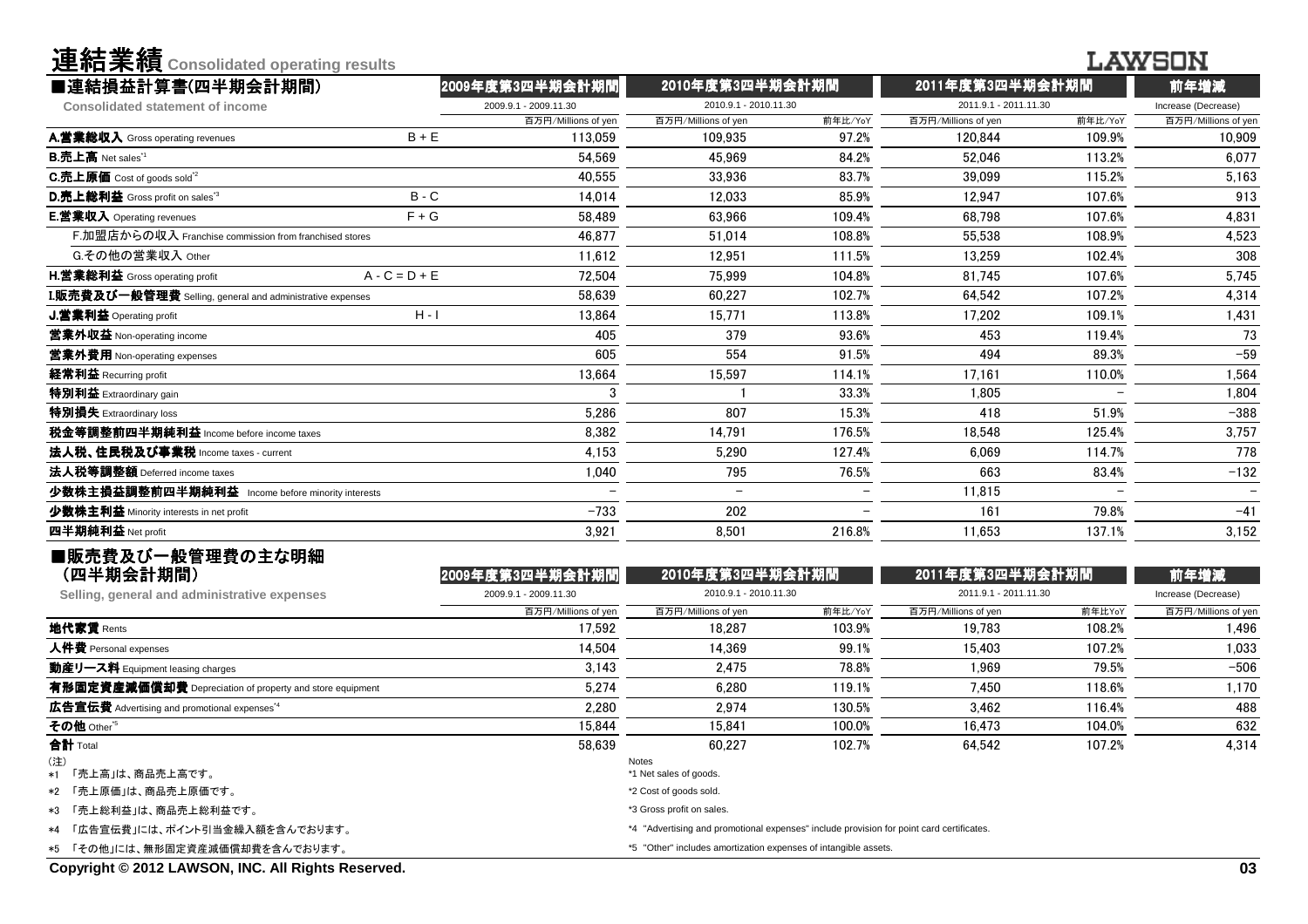### LAWSON

| ■投融資の状況                                                                  | 2009年度第3四半期累計期間       | 2010年度第3四半期累計期間       | 2011年度第3四半期累計期間       | 前年増減                | 2011年度計画                        |
|--------------------------------------------------------------------------|-----------------------|-----------------------|-----------------------|---------------------|---------------------------------|
| <b>Capital expenditure</b>                                               | 2009.3.1 - 2009.11.30 | 2010.3.1 - 2010.11.30 | 2011.3.1 - 2011.11.30 | Increase (Decrease) | Forecast / 2011.3.1 - 2012.2.29 |
|                                                                          | 百万円/Millions of yen   | 百万円/Millions of yen   | 百万円/Millions of yen   | 百万円/Millions of yen | 百万円/Millions of yen             |
| 新店投資<br>New store investments                                            | 13,515                | 10,309                | 14,235                | 3,926               | 19,000                          |
| 既存店投資<br>Existing store investments                                      | 5,406                 | 5,633                 | 7,160                 | 1,528               | 10,000                          |
| システム関連投資<br>IT-related investments                                       | 7,475                 | 5,220                 | 5,793                 | 573                 | 8,500                           |
| その他<br>Other                                                             | 998                   | 930                   | 775                   | $-154$              | 1,000                           |
| 投資小計<br>Subtotal                                                         | 27,395                | 22,092                | 27,964                | 5,872               | 38,500                          |
| 出資・融資<br>Investments and advances                                        | 73                    | $-169$                | 10,492                | 10,661              | 11,000                          |
| リース                                                                      | 22,983                | 11,559                | 16,990                | 5,431               | 20,500                          |
| <u>Leases</u><br>合計<br>Total                                             | 50,452                | 33,482                | 55,446                | 21,965              | 70,000                          |
| 有形固定資産減価償却費<br>Depreciation of property and store equipment <sup>2</sup> | 14,621                | 17,737                | 20,934                | 3,196               | 28,100                          |
| 無形固定資産償却費<br>Amortization of intangible assets                           | 4,400                 | 6,410                 | 6,686                 | 275                 | 9,200                           |
| 減価償却費計<br>Total depreciation and amortization                            | 19,021                | 24,148                | 27,620                | 3,472               | 37,300                          |
| (注)                                                                      |                       |                       | <b>Notes</b>          |                     |                                 |

(注) \*1 リースは各会計期間に取得したリース物件の取得価額相当額を記載しております。

2011年度のリース債務の返済による支出は6,950百万円です。

 \*2 新リース会計の適用により、有形固定資産減価償却費には、売買処理されるリース物件の減価償却費を含んでおります。2011年3Qの有形固定資産減価償却費には、除去費用資産減価償却費及び資産除去債務利息を含んでおります。

 \*1 "Leases" are the amount of charges equivalent to the acquisition cost of leased property acquired during each fiscal year. Theamount of repayments of lease obligations (consolidated) of is 6,950 million of yen in FY2011.\*2 Depreciation of property and store equipment includes depreciation for leased property treated as a sale-and-purchase

 transaction due to the application of new lease accounting standards in Japan. The amount for FY2011 includes depreciation of asset retirement obligations and interest on asset retirement obligations.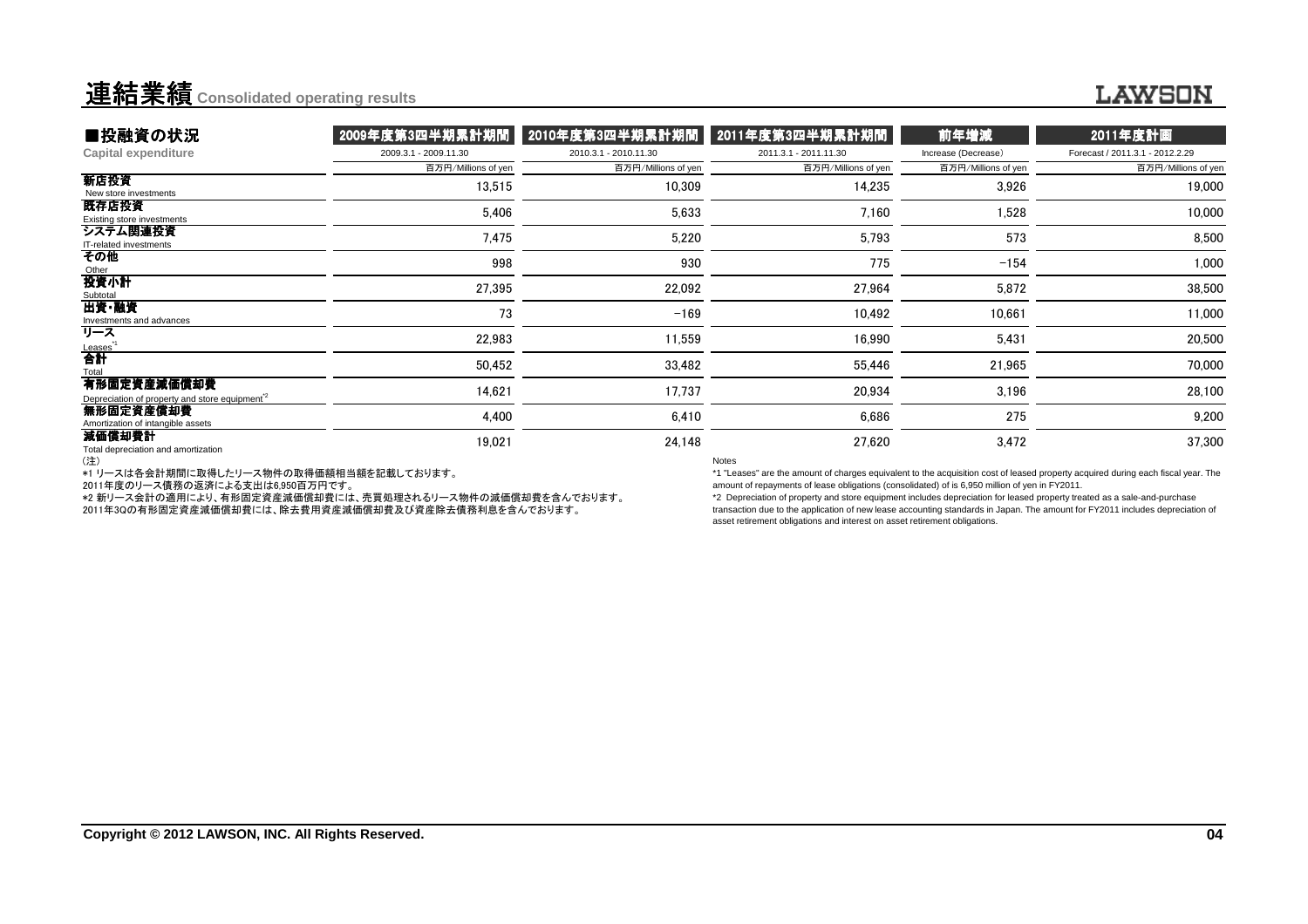## 連結業績 **Consolidated operating results**

### **LAWSON**

### ■連結貸借対照表 Consolidated balance sheet

|                                                                            | 2009年度<br>(2010年2月28日現在) | 2010年度<br>(2011年2月28日現在) | 2011年度第3四半期<br>(2011年11月30日現在) | 2010年度末からの増減                       |
|----------------------------------------------------------------------------|--------------------------|--------------------------|--------------------------------|------------------------------------|
|                                                                            | FY2009 (As of 2010.2.28) | FY2010 (As of 2011.2.28) | FY2011 3Q (As of 2011.11.30)   | Increase (Decrease) from 2011.2.28 |
| [ 資産の部 Assets ]                                                            | 百万円/Millions of yen      | 百万円/Millions of yen      | 百万円/Millions of yen            | 百万円/Millions of yen                |
| 流動資産 Current assets                                                        | 132.198                  | 145.009                  | 154.304                        | 9.294                              |
| 現金及び預金 Cash and deposits                                                   | 64.017                   | 74.816                   | 73.481                         | $-1,335$                           |
| 加盟店貸勘定 Accounts receivable - due from franchised stores                    | 20.790                   | 16.159                   | 20.559                         | 4,400                              |
| 有価証券 Marketable securities                                                 | 2.500                    | 2.999                    | 4.999                          | 1,999                              |
| 商品 Merchandise inventories                                                 | 4,446                    | 7.011                    | 8.661                          | 1,649                              |
| 未収入金 Accounts receivable - other                                           | 26,445                   | 29,285                   | 31,004                         | 1,718                              |
| 繰延税金資産 Deferred tax assets                                                 | 4,587                    | 4.943                    | 4.061                          | $-881$                             |
| その他 Other                                                                  | 9.567                    | 9.891                    | 11.710                         | 1.819                              |
| 貸倒引当金 Allowance for doubtful accounts                                      | $-155$                   | $-97$                    | $-173$                         | $-76$                              |
| 固定資産 Noncurrent assets                                                     | 315.933                  | 331.026                  | 365.604                        | 34,577                             |
| 有形固定資産 Property, plant and equipment                                       | 145.308                  | 158.833                  | 179.449                        | 20.615                             |
| ・建物及び構築物 Buildings and structures                                          | 96.452                   | 96.401                   | 105.441                        | 9,039                              |
| ・車両運搬具及び工具器具備品 Vehicles, tools, furniture and fixtures                     | 12.858                   | 13.241                   | 13.476                         | 234                                |
| •その他 Other                                                                 | 35.997                   | 49.190                   | 60.531                         | 11,341                             |
| 無形固定資産 Intangible assets                                                   | 34.407                   | 36.096                   | 39.422                         | 3,325                              |
| 投資その他の資産 Investments and other assets                                      | 136,216                  | 136.096                  | 146.732                        | 10,635                             |
| •長期貸付金 Long-terms loans receivable                                         | 29.724                   | 31.825                   | 31,923                         | 97                                 |
| •差入保証金 Guarantee deposits                                                  | 83,205                   | 81,654                   | 83,251                         | 1,596                              |
| •繰延税金資産 Deferred tax assets                                                | 15,274                   | 13,253                   | 17.937                         | 4,683                              |
| •破産更生債権等 Bankruptcy and reorganization claims                              | 13,631                   | 15.372                   | 15.185                         | $-186$                             |
| •その他 Other                                                                 | 9.018                    | 10.037                   | 14.372                         | 4,334                              |
| •貸倒引当金 Allowance for doubtful accounts                                     | $-14,636$                | $-16.047$                | $-15,937$                      | 109                                |
| 資産合計 Total Assets                                                          | 448,131                  | 476,036                  | 519,908                        | 43,871                             |
| 有形固定資産の減価償却累計額<br>Accumulated depreciation of property and store equipment | 134.339                  | 153.499                  | 175.636                        | 22.137                             |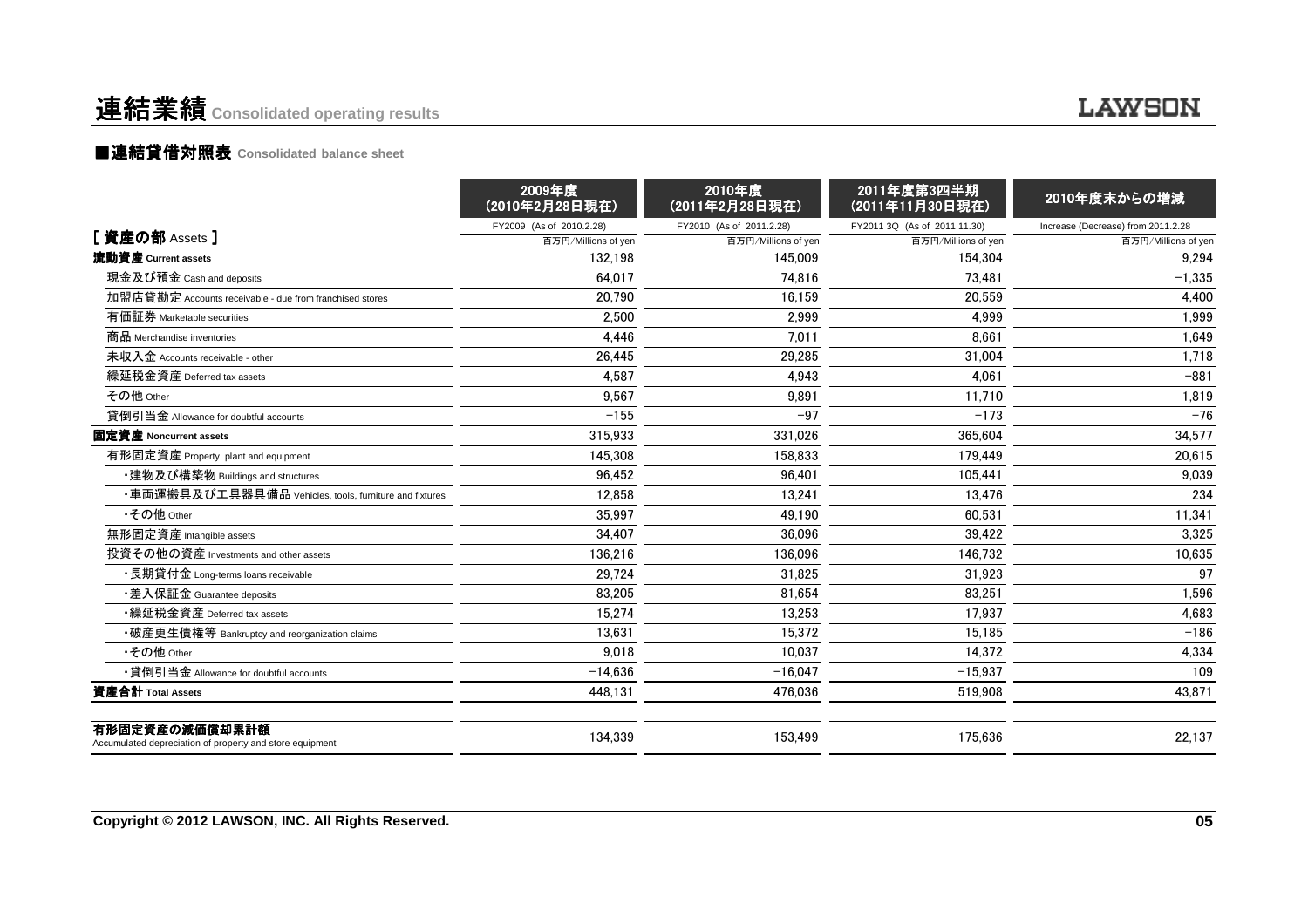#### ■連結貸借対照表 Consolidated balance sheet

| FY2009 (As of 2010.2.28)<br>FY2010 (As of 2011.2.28)<br>FY2011 3Q (As of 2011.11.30)<br>Increase (Decrease) from 2011.2.28<br>[負債の部 Liabilities]<br>百万円/Millions of yen<br>百万円/Millions of yen<br>百万円/Millions of yen<br>流動負債 Current liabilities<br>184.496<br>192.595<br>211.880<br>19,284<br>73,189<br>81.398<br>96.017<br>14,618<br>買掛金 Accounts payable - trade<br>加盟店借勘定 Accounts payable - due to franchised stores<br>1,024<br>1,179<br>1,311<br>131<br>10.673<br>$-1,492$<br>未払法人税等 Income taxes payable<br>9.852<br>9.180<br>70,321<br>7,980<br>預り金 Deposits payable<br>65.858<br>62.340<br>賞与引当金 Provision for bonuses<br>2.789<br>3.768<br>1.662<br>$-2,105$<br>ポイント引当金 Provision for point card certificates<br>1,287<br>$-498$<br>2,097<br>789<br>その他 Other<br>29,684<br>32,597<br>649<br>31.947<br>23,147<br>固定負債 Noncurrent liabilities<br>65.499<br>74.974<br>98.121<br>退職給付引当金 Liability for employees' retirement benefits<br>6,206<br>7,529<br>8,451<br>922<br>役員退職慰労引当金<br>217<br>234<br>284<br>49<br>Allowance for retirement benefits to executive officers and corporate auditors<br>38,710<br>37,139<br>36,085<br>$-1,053$<br>長期預り保証金 Long-term guarantee deposits<br>14,876<br>14,876<br>資産除去債務 Asset retirement obligations<br>その他 Other<br>20.365<br>30.070<br>38.423<br>8.352<br>42,431<br>負債合計 Total liabilities<br>249,996<br>267,570<br>310.001<br>[純資産の部 Net assets]<br>192,485<br>株主資本 Shareholders' equity<br>204,117<br>207,538<br>資本金 Common stock<br>58,506<br>58.506<br>58.506<br>8<br>41,520<br>47,696<br>47,705<br>資本剰余金 Capital surplus<br>99.608<br>3,369<br>利益剰余金 Retained earnings<br>94.171<br>102.977<br>自己株式 Treasury stock<br>$-1,713$<br>$-1,693$<br>$-1,651$<br>42<br>$-304$<br>評価・換算差額等 Valuation and translation adjustments<br>$-554$<br>$-638$<br>$-942$<br>その他有価証券評価差額金<br>$-39$<br>$-34$<br>14<br>$-4$<br>Net unrealized gain (loss) on available-for-sale securities<br>$-567$<br>67<br>土地再評価差額金 Revaluation reserve for land<br>$-634$<br>$-634$<br>$-336$<br>為替換算調整勘定 Foreign currency translation adjustments<br>65<br>$-335$<br>346<br>405<br>356<br>$-49$<br>新株予約権 Subscription rights to shares<br>少数株主持分 Minority interests<br>5,858<br>4,581<br>2,955<br>$-1,626$<br>純資産合計 Net assets<br>198,135<br>1,440<br>208,466<br>209,907<br>負債純資産合計 Liabilities and net assets<br>448,131<br>476.036<br>519,908<br>43,871 | 2009年度<br>(2010年2月28日現在) | 2010年度<br>(2011年2月28日現在) | 2011年度第3四半期<br>(2011年11月30日現在) | 2010年度末からの増減        |
|------------------------------------------------------------------------------------------------------------------------------------------------------------------------------------------------------------------------------------------------------------------------------------------------------------------------------------------------------------------------------------------------------------------------------------------------------------------------------------------------------------------------------------------------------------------------------------------------------------------------------------------------------------------------------------------------------------------------------------------------------------------------------------------------------------------------------------------------------------------------------------------------------------------------------------------------------------------------------------------------------------------------------------------------------------------------------------------------------------------------------------------------------------------------------------------------------------------------------------------------------------------------------------------------------------------------------------------------------------------------------------------------------------------------------------------------------------------------------------------------------------------------------------------------------------------------------------------------------------------------------------------------------------------------------------------------------------------------------------------------------------------------------------------------------------------------------------------------------------------------------------------------------------------------------------------------------------------------------------------------------------------------------------------------------------------------------------------------------------------------------------------------------------------------------------------------------------------------------------------------------------------------------------------------------------------------------------------------------------------------------------|--------------------------|--------------------------|--------------------------------|---------------------|
|                                                                                                                                                                                                                                                                                                                                                                                                                                                                                                                                                                                                                                                                                                                                                                                                                                                                                                                                                                                                                                                                                                                                                                                                                                                                                                                                                                                                                                                                                                                                                                                                                                                                                                                                                                                                                                                                                                                                                                                                                                                                                                                                                                                                                                                                                                                                                                                    |                          |                          |                                |                     |
|                                                                                                                                                                                                                                                                                                                                                                                                                                                                                                                                                                                                                                                                                                                                                                                                                                                                                                                                                                                                                                                                                                                                                                                                                                                                                                                                                                                                                                                                                                                                                                                                                                                                                                                                                                                                                                                                                                                                                                                                                                                                                                                                                                                                                                                                                                                                                                                    |                          |                          |                                | 百万円/Millions of yen |
|                                                                                                                                                                                                                                                                                                                                                                                                                                                                                                                                                                                                                                                                                                                                                                                                                                                                                                                                                                                                                                                                                                                                                                                                                                                                                                                                                                                                                                                                                                                                                                                                                                                                                                                                                                                                                                                                                                                                                                                                                                                                                                                                                                                                                                                                                                                                                                                    |                          |                          |                                |                     |
|                                                                                                                                                                                                                                                                                                                                                                                                                                                                                                                                                                                                                                                                                                                                                                                                                                                                                                                                                                                                                                                                                                                                                                                                                                                                                                                                                                                                                                                                                                                                                                                                                                                                                                                                                                                                                                                                                                                                                                                                                                                                                                                                                                                                                                                                                                                                                                                    |                          |                          |                                |                     |
|                                                                                                                                                                                                                                                                                                                                                                                                                                                                                                                                                                                                                                                                                                                                                                                                                                                                                                                                                                                                                                                                                                                                                                                                                                                                                                                                                                                                                                                                                                                                                                                                                                                                                                                                                                                                                                                                                                                                                                                                                                                                                                                                                                                                                                                                                                                                                                                    |                          |                          |                                |                     |
|                                                                                                                                                                                                                                                                                                                                                                                                                                                                                                                                                                                                                                                                                                                                                                                                                                                                                                                                                                                                                                                                                                                                                                                                                                                                                                                                                                                                                                                                                                                                                                                                                                                                                                                                                                                                                                                                                                                                                                                                                                                                                                                                                                                                                                                                                                                                                                                    |                          |                          |                                |                     |
|                                                                                                                                                                                                                                                                                                                                                                                                                                                                                                                                                                                                                                                                                                                                                                                                                                                                                                                                                                                                                                                                                                                                                                                                                                                                                                                                                                                                                                                                                                                                                                                                                                                                                                                                                                                                                                                                                                                                                                                                                                                                                                                                                                                                                                                                                                                                                                                    |                          |                          |                                |                     |
|                                                                                                                                                                                                                                                                                                                                                                                                                                                                                                                                                                                                                                                                                                                                                                                                                                                                                                                                                                                                                                                                                                                                                                                                                                                                                                                                                                                                                                                                                                                                                                                                                                                                                                                                                                                                                                                                                                                                                                                                                                                                                                                                                                                                                                                                                                                                                                                    |                          |                          |                                |                     |
|                                                                                                                                                                                                                                                                                                                                                                                                                                                                                                                                                                                                                                                                                                                                                                                                                                                                                                                                                                                                                                                                                                                                                                                                                                                                                                                                                                                                                                                                                                                                                                                                                                                                                                                                                                                                                                                                                                                                                                                                                                                                                                                                                                                                                                                                                                                                                                                    |                          |                          |                                |                     |
|                                                                                                                                                                                                                                                                                                                                                                                                                                                                                                                                                                                                                                                                                                                                                                                                                                                                                                                                                                                                                                                                                                                                                                                                                                                                                                                                                                                                                                                                                                                                                                                                                                                                                                                                                                                                                                                                                                                                                                                                                                                                                                                                                                                                                                                                                                                                                                                    |                          |                          |                                |                     |
|                                                                                                                                                                                                                                                                                                                                                                                                                                                                                                                                                                                                                                                                                                                                                                                                                                                                                                                                                                                                                                                                                                                                                                                                                                                                                                                                                                                                                                                                                                                                                                                                                                                                                                                                                                                                                                                                                                                                                                                                                                                                                                                                                                                                                                                                                                                                                                                    |                          |                          |                                |                     |
|                                                                                                                                                                                                                                                                                                                                                                                                                                                                                                                                                                                                                                                                                                                                                                                                                                                                                                                                                                                                                                                                                                                                                                                                                                                                                                                                                                                                                                                                                                                                                                                                                                                                                                                                                                                                                                                                                                                                                                                                                                                                                                                                                                                                                                                                                                                                                                                    |                          |                          |                                |                     |
|                                                                                                                                                                                                                                                                                                                                                                                                                                                                                                                                                                                                                                                                                                                                                                                                                                                                                                                                                                                                                                                                                                                                                                                                                                                                                                                                                                                                                                                                                                                                                                                                                                                                                                                                                                                                                                                                                                                                                                                                                                                                                                                                                                                                                                                                                                                                                                                    |                          |                          |                                |                     |
|                                                                                                                                                                                                                                                                                                                                                                                                                                                                                                                                                                                                                                                                                                                                                                                                                                                                                                                                                                                                                                                                                                                                                                                                                                                                                                                                                                                                                                                                                                                                                                                                                                                                                                                                                                                                                                                                                                                                                                                                                                                                                                                                                                                                                                                                                                                                                                                    |                          |                          |                                |                     |
|                                                                                                                                                                                                                                                                                                                                                                                                                                                                                                                                                                                                                                                                                                                                                                                                                                                                                                                                                                                                                                                                                                                                                                                                                                                                                                                                                                                                                                                                                                                                                                                                                                                                                                                                                                                                                                                                                                                                                                                                                                                                                                                                                                                                                                                                                                                                                                                    |                          |                          |                                |                     |
|                                                                                                                                                                                                                                                                                                                                                                                                                                                                                                                                                                                                                                                                                                                                                                                                                                                                                                                                                                                                                                                                                                                                                                                                                                                                                                                                                                                                                                                                                                                                                                                                                                                                                                                                                                                                                                                                                                                                                                                                                                                                                                                                                                                                                                                                                                                                                                                    |                          |                          |                                |                     |
|                                                                                                                                                                                                                                                                                                                                                                                                                                                                                                                                                                                                                                                                                                                                                                                                                                                                                                                                                                                                                                                                                                                                                                                                                                                                                                                                                                                                                                                                                                                                                                                                                                                                                                                                                                                                                                                                                                                                                                                                                                                                                                                                                                                                                                                                                                                                                                                    |                          |                          |                                |                     |
|                                                                                                                                                                                                                                                                                                                                                                                                                                                                                                                                                                                                                                                                                                                                                                                                                                                                                                                                                                                                                                                                                                                                                                                                                                                                                                                                                                                                                                                                                                                                                                                                                                                                                                                                                                                                                                                                                                                                                                                                                                                                                                                                                                                                                                                                                                                                                                                    |                          |                          |                                |                     |
|                                                                                                                                                                                                                                                                                                                                                                                                                                                                                                                                                                                                                                                                                                                                                                                                                                                                                                                                                                                                                                                                                                                                                                                                                                                                                                                                                                                                                                                                                                                                                                                                                                                                                                                                                                                                                                                                                                                                                                                                                                                                                                                                                                                                                                                                                                                                                                                    |                          |                          |                                | 3,420               |
|                                                                                                                                                                                                                                                                                                                                                                                                                                                                                                                                                                                                                                                                                                                                                                                                                                                                                                                                                                                                                                                                                                                                                                                                                                                                                                                                                                                                                                                                                                                                                                                                                                                                                                                                                                                                                                                                                                                                                                                                                                                                                                                                                                                                                                                                                                                                                                                    |                          |                          |                                |                     |
|                                                                                                                                                                                                                                                                                                                                                                                                                                                                                                                                                                                                                                                                                                                                                                                                                                                                                                                                                                                                                                                                                                                                                                                                                                                                                                                                                                                                                                                                                                                                                                                                                                                                                                                                                                                                                                                                                                                                                                                                                                                                                                                                                                                                                                                                                                                                                                                    |                          |                          |                                |                     |
|                                                                                                                                                                                                                                                                                                                                                                                                                                                                                                                                                                                                                                                                                                                                                                                                                                                                                                                                                                                                                                                                                                                                                                                                                                                                                                                                                                                                                                                                                                                                                                                                                                                                                                                                                                                                                                                                                                                                                                                                                                                                                                                                                                                                                                                                                                                                                                                    |                          |                          |                                |                     |
|                                                                                                                                                                                                                                                                                                                                                                                                                                                                                                                                                                                                                                                                                                                                                                                                                                                                                                                                                                                                                                                                                                                                                                                                                                                                                                                                                                                                                                                                                                                                                                                                                                                                                                                                                                                                                                                                                                                                                                                                                                                                                                                                                                                                                                                                                                                                                                                    |                          |                          |                                |                     |
|                                                                                                                                                                                                                                                                                                                                                                                                                                                                                                                                                                                                                                                                                                                                                                                                                                                                                                                                                                                                                                                                                                                                                                                                                                                                                                                                                                                                                                                                                                                                                                                                                                                                                                                                                                                                                                                                                                                                                                                                                                                                                                                                                                                                                                                                                                                                                                                    |                          |                          |                                |                     |
|                                                                                                                                                                                                                                                                                                                                                                                                                                                                                                                                                                                                                                                                                                                                                                                                                                                                                                                                                                                                                                                                                                                                                                                                                                                                                                                                                                                                                                                                                                                                                                                                                                                                                                                                                                                                                                                                                                                                                                                                                                                                                                                                                                                                                                                                                                                                                                                    |                          |                          |                                |                     |
|                                                                                                                                                                                                                                                                                                                                                                                                                                                                                                                                                                                                                                                                                                                                                                                                                                                                                                                                                                                                                                                                                                                                                                                                                                                                                                                                                                                                                                                                                                                                                                                                                                                                                                                                                                                                                                                                                                                                                                                                                                                                                                                                                                                                                                                                                                                                                                                    |                          |                          |                                |                     |
|                                                                                                                                                                                                                                                                                                                                                                                                                                                                                                                                                                                                                                                                                                                                                                                                                                                                                                                                                                                                                                                                                                                                                                                                                                                                                                                                                                                                                                                                                                                                                                                                                                                                                                                                                                                                                                                                                                                                                                                                                                                                                                                                                                                                                                                                                                                                                                                    |                          |                          |                                |                     |
|                                                                                                                                                                                                                                                                                                                                                                                                                                                                                                                                                                                                                                                                                                                                                                                                                                                                                                                                                                                                                                                                                                                                                                                                                                                                                                                                                                                                                                                                                                                                                                                                                                                                                                                                                                                                                                                                                                                                                                                                                                                                                                                                                                                                                                                                                                                                                                                    |                          |                          |                                |                     |
|                                                                                                                                                                                                                                                                                                                                                                                                                                                                                                                                                                                                                                                                                                                                                                                                                                                                                                                                                                                                                                                                                                                                                                                                                                                                                                                                                                                                                                                                                                                                                                                                                                                                                                                                                                                                                                                                                                                                                                                                                                                                                                                                                                                                                                                                                                                                                                                    |                          |                          |                                |                     |
|                                                                                                                                                                                                                                                                                                                                                                                                                                                                                                                                                                                                                                                                                                                                                                                                                                                                                                                                                                                                                                                                                                                                                                                                                                                                                                                                                                                                                                                                                                                                                                                                                                                                                                                                                                                                                                                                                                                                                                                                                                                                                                                                                                                                                                                                                                                                                                                    |                          |                          |                                |                     |
|                                                                                                                                                                                                                                                                                                                                                                                                                                                                                                                                                                                                                                                                                                                                                                                                                                                                                                                                                                                                                                                                                                                                                                                                                                                                                                                                                                                                                                                                                                                                                                                                                                                                                                                                                                                                                                                                                                                                                                                                                                                                                                                                                                                                                                                                                                                                                                                    |                          |                          |                                |                     |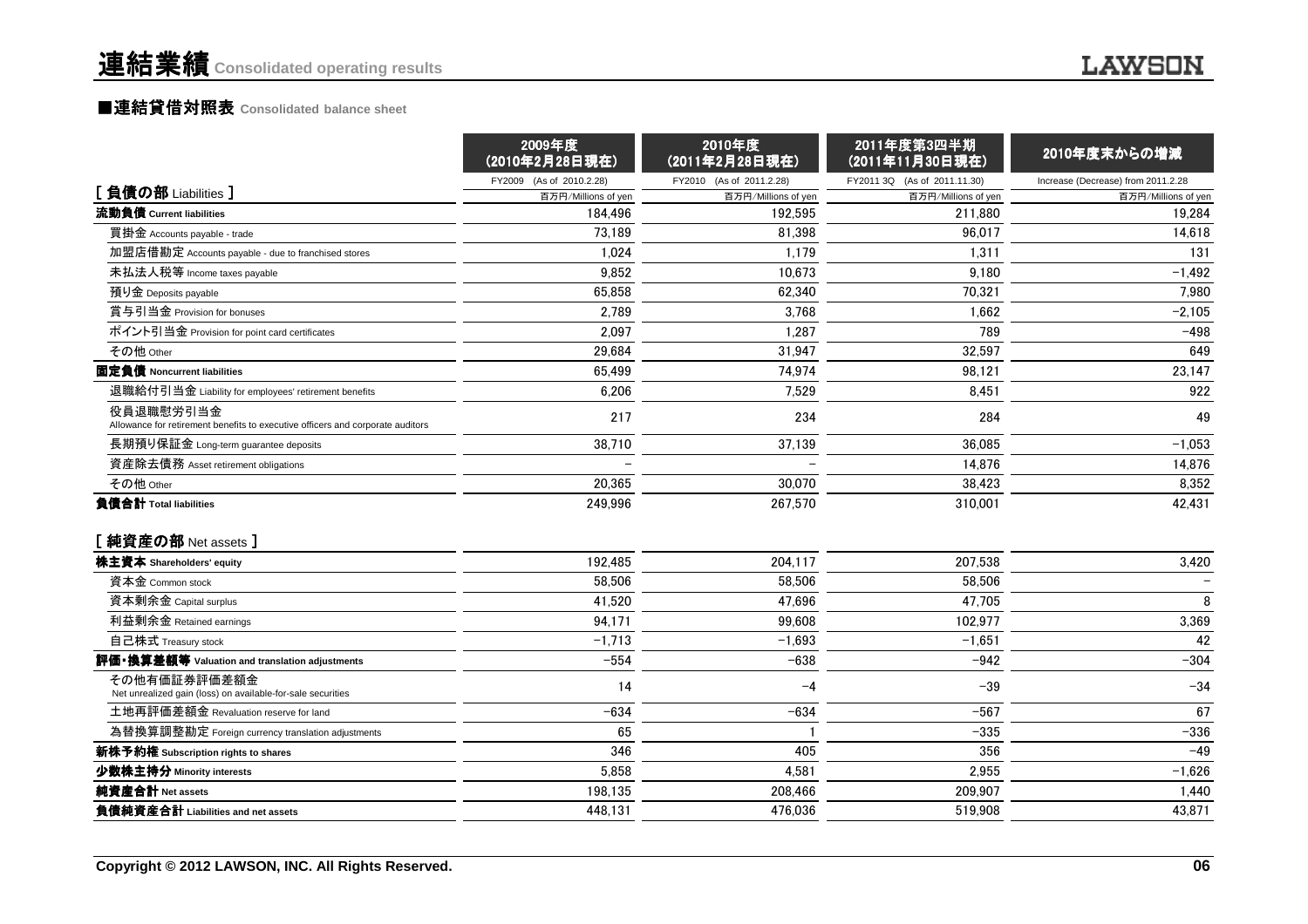### **■連結キャッシュ・フロ一計算書** Consolidated statement of cash flows<br>■

|                                                                                                               | 2009年度第3四半期累計期間       | 2010年度第3四半期累計期間          | 2011年度第3四半期累計期間       | 前年増減                |
|---------------------------------------------------------------------------------------------------------------|-----------------------|--------------------------|-----------------------|---------------------|
| Ⅰ.営業活動によるキャッシュ・フロー                                                                                            | 2009.3.1 - 2009.11.30 | 2010.3.1 - 2010.11.30    | 2011.3.1 - 2011.11.30 | Increase (Decrease) |
| I.Net cash provided by (used in) operating activities                                                         | 百万円/Millions of yen   | 百万円/Millions of yen      | 百万円/Millions of yen   | 百万円/Millions of yen |
| 税金等調整前四半期純利益 Income before income taxes                                                                       | 34.273                | 36.925                   | 35.699                | $-1,226$            |
| 減価償却費 Depreciation and amortization                                                                           | 19,021                | 24,148                   | 27,620                | 3,472               |
| 固定資産除却損 Loss on retirement of noncurrent assets                                                               | 1.535                 | 1.379                    | 1.531                 | 152                 |
| 減損損失 Impairment loss                                                                                          | 2.394                 | 4.311                    | 2,716                 | $-1,594$            |
| 退職給付引当金の増減額(マイナスは減少)<br>Increase (decrease) in provision for retirement benefits                              | 880                   | 755                      | 922                   | 166                 |
| 受取利息 Interest income                                                                                          | $-521$                | $-493$                   | $-497$                | $-3$                |
| 支払利息 Interest expenses                                                                                        | 228                   | 706                      | 829                   | 123                 |
| 資産除去債務会計基準の適用に伴う影響額<br>Loss on adjustment for changes of accounting standard for asset retirement obligations |                       |                          | 8,292                 | 8,292               |
| 段階取得に係る差益 Gain on step acquisitions                                                                           |                       | $\overline{\phantom{0}}$ | $-1,570$              | $-1,570$            |
| 災害損失 Loss on disaster                                                                                         |                       | $\equiv$                 | 3.421                 | 3,421               |
| その他の損益(マイナスは益) Other - net                                                                                    | 3.470                 | $-619$                   | $-2,103$              | $-1,484$            |
| 売上債権の増減額(マイナスは増加)<br>Decrease (increase) in notes and accounts receivable                                     | 5,920                 | 1,578                    | $-2,399$              | $-3,978$            |
| 未収入金の増減額(マイナスは増加)<br>Decrease (increase) in accounts receivable - other                                       | 3,680                 | $-416$                   | 192                   | 608                 |
| 仕入債務の増減額(マイナスは減少)<br>Increase (decrease) in notes and accounts payable                                        | 4.553                 | 12,357                   | 10.756                | $-1,601$            |
| 未払金の増減額(マイナスは減少) Increase (decrease) in accounts payable - other                                              | $-11.144$             | $-7,019$                 | $-1,824$              | 5,195               |
| 預り金の増減額(マイナスは減少) Increase (decrease) in deposits payable                                                      | 2,267                 | $-910$                   | 7,972                 | 8,883               |
| 預り保証金の増減額(マイナスは減少)<br>Increase (decrease) in long-term guarantee deposits                                     | $-3,073$              | $-788$                   | $-1,245$              | $-457$              |
| その他の資産·負債の増減額 Other - net                                                                                     | $-4.929$              | 2,167                    | $-4,871$              | $-7,038$            |
| 小計 Subtotal                                                                                                   | 58,555                | 74,082                   | 85,442                | 11,360              |
| 利息の受取額 Interest income received                                                                               | 520                   | 496                      | 502                   | $6\phantom{1}$      |
| 利息の支払額 Interest expenses paid                                                                                 | $-229$                | $-706$                   | $-829$                | $-123$              |
| 災害損失の支払額 Payments for loss on disaster                                                                        |                       |                          | $-3,329$              | $-3,329$            |
| 法人税等の支払額 Income taxes paid                                                                                    | $-17.977$             | $-16.078$                | $-18,492$             | $-2,414$            |
| 営業活動によるキャッシュ・フロー Net cash provided by (used in) operating activities                                          | 40.868                | 57.794                   | 63,293                | 5.498               |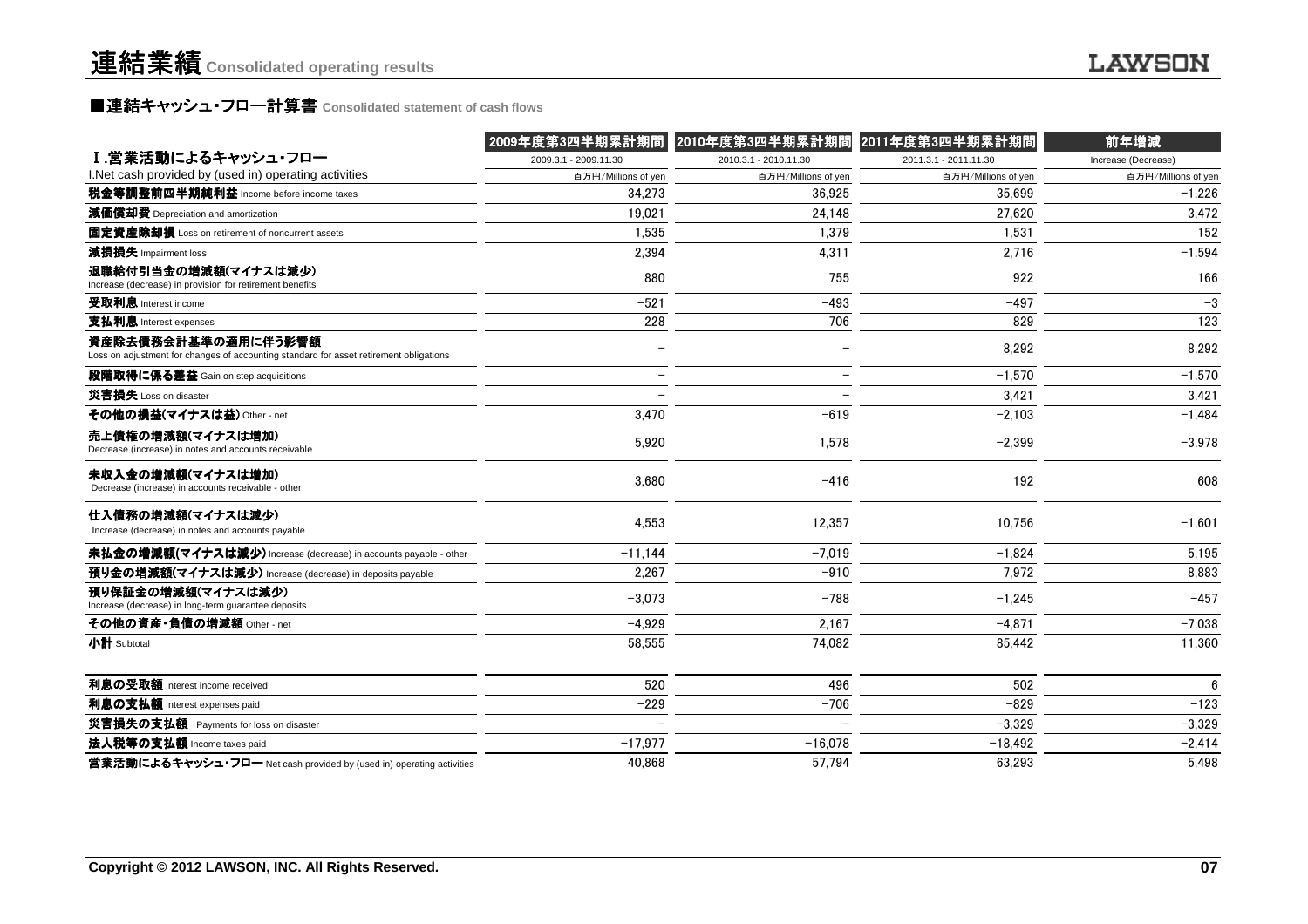### **LAWSON**

|                                                                                                                                                  | 2009年度第3四半期累計期間       | 2010年度第3四半期累計期間       | 2011年度第3四半期累計期間       | 前年増減                |
|--------------------------------------------------------------------------------------------------------------------------------------------------|-----------------------|-----------------------|-----------------------|---------------------|
| Ⅱ.投資活動によるキャッシュ・フロー                                                                                                                               | 2009.3.1 - 2009.11.30 | 2010.3.1 - 2010.11.30 | 2011.3.1 - 2011.11.30 | Increase (Decrease) |
| II. Net cash provided by (used in) investing activities                                                                                          | 百万円/Millions of yen   | 百万円/Millions of yen   | 百万円/Millions of yen   | 百万円/Millions of yen |
| 定期預金の預入による支出 Payments into time deposits                                                                                                         | $-6.080$              | $-23,000$             | $-20,100$             | 2,900               |
| 定期預金の払戻による収入 Proceeds from withdrawal of time deposits                                                                                           | 1.500                 | 15.500                | 19.600                | 4.100               |
| 有価証券の取得による支出 Purchase of marketable securities                                                                                                   | $-2.799$              |                       |                       |                     |
| 有価証券の償還による収入 Proceeds from redemption of marketable securities                                                                                   | 4.100                 | 2.500                 |                       | $-2.500$            |
| 関係会社株式の取得による支出 Increase in advances to associated company                                                                                        |                       |                       | $-6.044$              | $-6.044$            |
| 連結の範囲の変更を伴う子会社株式の取得による支出<br>Purchasc of purchase of investments in subsidiaries resulting from change of scope of consolidation                  |                       |                       | $-982$                | $-982$              |
| 連結の範囲の変更を伴う子会社株式の取得による収入<br>Proceeds from purchase of investments in subsidiaries resulting from change of scope of<br>consolidation             |                       | 455                   | 13                    | $-441$              |
| 有形固定資産の取得による支出 Purchase of property, plant and equipment                                                                                         | $-18.672$             | $-15.845$             | $-19.965$             | $-4.120$            |
| 無形固定資産の取得による支出 Purchase of intangible assets                                                                                                     | $-7.256$              | $-5,280$              | $-5.637$              | $-357$              |
| 事業讓受による支出 Payments for transfer of business                                                                                                      |                       |                       | $-3.415$              | $-3,415$            |
| その他 Other - net                                                                                                                                  | $-1.839$              | $-798$                | $-2.424$              | $-1,626$            |
| 投資活動によるキャッシュ・フロー Net cash provided by (used in) investing activities                                                                             | $-31.048$             | $-26,468$             | $-38,956$             | $-12,487$           |
| Ⅲ.財務活動によるキャッシュ・フロー<br>III. Net cash provided by (used in) financing activities                                                                   |                       |                       |                       |                     |
| リース債務の返済による支出 Repayments of lease obligations                                                                                                    | $-4.233$              | $-6.543$              | $-6.950$              | $-407$              |
| 自己株式の取得による支出 Purchase of treasury stock                                                                                                          | $-0$                  | $-3.507$              |                       | 3,507               |
| 長期借入金の返済による支出 Repayment of long-term loans payable                                                                                               | $-1.968$              |                       |                       |                     |
| 配当金の支払額 Cash dividends paid                                                                                                                      | $-15,866$             | $-16.422$             | $-17.177$             | $-754$              |
| その他 Other - net                                                                                                                                  | $-217$                | $-55$                 | $-46$                 | 8                   |
| 財務活動によるキャッシュ・フロー Net cash provided by (used in) financing activities                                                                             | $-22.286$             | $-26.528$             | $-24,174$             | 2.354               |
| Ⅳ.現金及び現金同等物に係る換算差額(マイナスは減少)<br>IV. Effect of exchange rate change on cash and cash equivalents                                                   |                       | $-12$                 | $-47$                 | $-35$               |
| V.現金及び現金同等物の増減額(マイナスは減少)<br>V.Net Increase (decrease) in cash and cash equivalents                                                               | $-12,466$             | 4,784                 | 114                   | $-4.669$            |
| VI.現金及び現金同等物の期首残高<br>VI.Cash and cash equivalents at beginning of period                                                                         | 83,981                | 54.843                | 67,712                | 12,868              |
| Ⅵ.連結の範囲の変更に伴う現金及び現金同等物の増減額<br>(マイナスは減少)<br>VII. Increase (decrease) in cash and cash equivalents resulting from change of scope of consolidation |                       |                       | 49                    | 49                  |
| Ⅲ.現金及び現金同等物の期末残高<br>WI.Cash and cash equivalents at end of period                                                                                | 71,515                | 59,627                | 67,876                | 8,249               |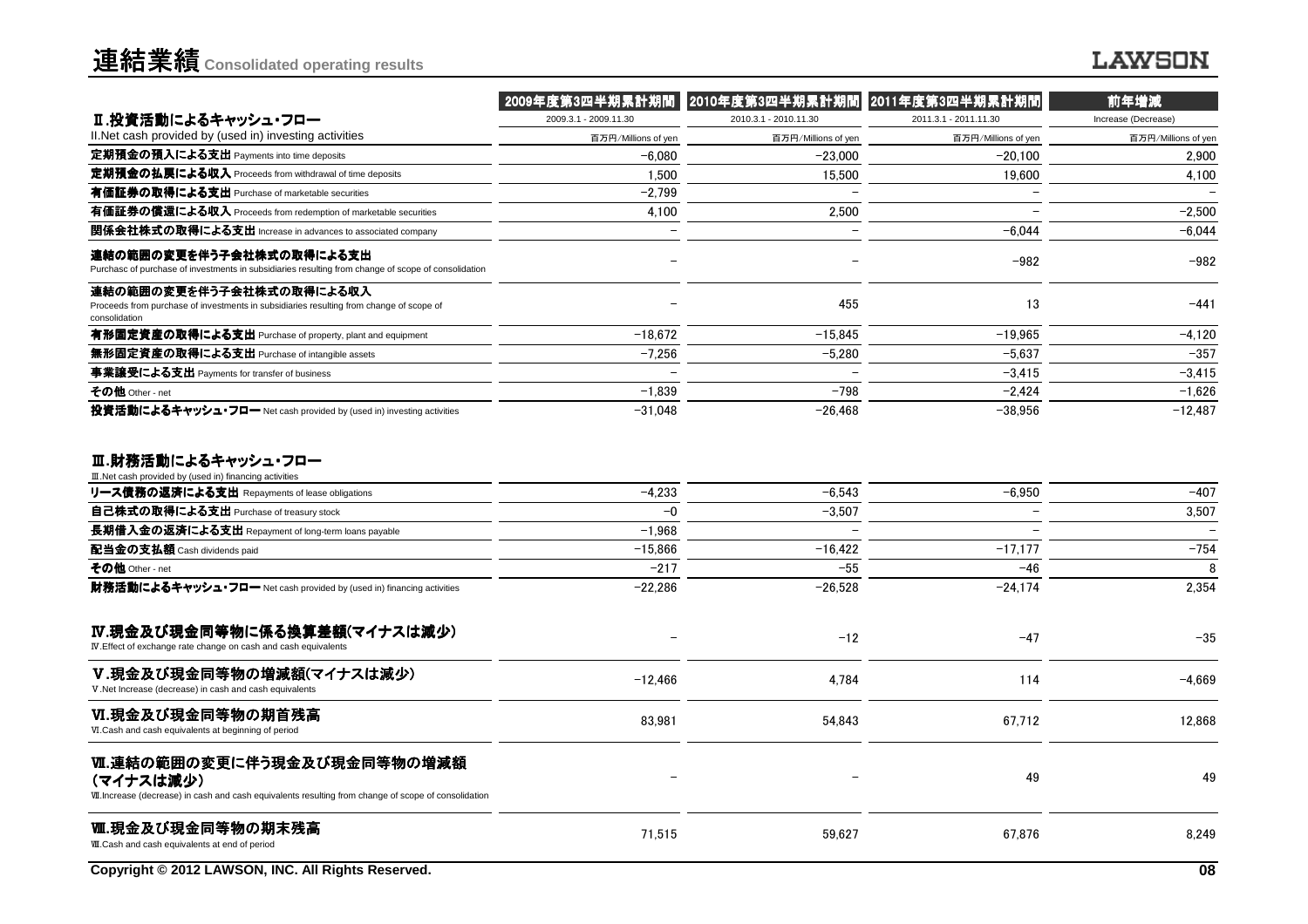### ■国内コンビニエンスストアのグループ店舗数の推移 Number of stores in Japan<sup>→1</sup>

|                                                 | 2010年度3Q/FY2010          | 2011年度3Q/FY2011       | 2012年2月 (計画)/FY2011(Forecast) |
|-------------------------------------------------|--------------------------|-----------------------|-------------------------------|
|                                                 | 2010.3.1 - 2010.11.30    | 2011.3.1 - 2011.11.30 | 2011.3.1 - 2012.2.29(Forcast) |
| 単体 Number of stores (Non-consolidated)          |                          |                       |                               |
| 開店 Opening (店/Store)                            | 352                      | 396                   | 520                           |
| <b>閉店</b> Closure (店/Store)                     | 215                      | 179                   | 350                           |
| うち置換(-) Re-location(-)                          | 57                       | 45                    |                               |
| 純増 Net Increase (店/Store)                       | 137                      | 217                   | 170                           |
| 総店舗数 Total number of stores                     | 8,766                    | 8,993                 | 8,946                         |
| グループ会社 Consolidated subsidiaries and affiliates |                          |                       |                               |
| 開店 Opening (店/Store)                            | 80                       | 200                   | 270                           |
| <b>閉店</b> Closure (店/Store)                     | 43                       | 42                    | 60                            |
| うち置換(-) Re-location(-)                          | $\overline{\phantom{m}}$ |                       |                               |
| 純増 Net Increase (店/Store)                       | 37                       | 158                   | 210                           |
| 総店舗数 Total number of stores                     | 1,169                    | 1,376                 | 1,428                         |
| グループ計 Total <sup>*2</sup>                       |                          |                       |                               |
| 開店 Opening (店/Store)                            | 420                      | 584                   | 750                           |
| <b>閉店</b> Closure (店/Store)                     | 246                      | 209                   | 370                           |
| うち置換(-) Re-location(-)                          | 57                       | 45                    | $\overline{\phantom{m}}$      |
| 純増 Net Increase (店/Store)                       | 174                      | 375                   | 380                           |
| 総店舗数 Total number of stores                     | 9,935                    | 10,369                | 10,374                        |

(注)

\*1 上記の表の数値は、当社連結グループの運営するコンビニエンスストアの店舗数であり、

(株)ローソン沖縄と(株)ローソン富山の運営する店舗数を含みます。

\*2 「グループ計」の「開店」及び「閉店」の数値は、グループ間での業態変更店舗数を除いています。

Notes

 \*1 The number of stores is a total number of stores operated by the consolidated LAWSON group including the number of stores operated by LAWSON Okinawa, Inc. and LAWSON Toyama, Inc.\*2 The stores of "opening" and "closure" do not include the number of stores which areconverted into a different format within the LAWSON group.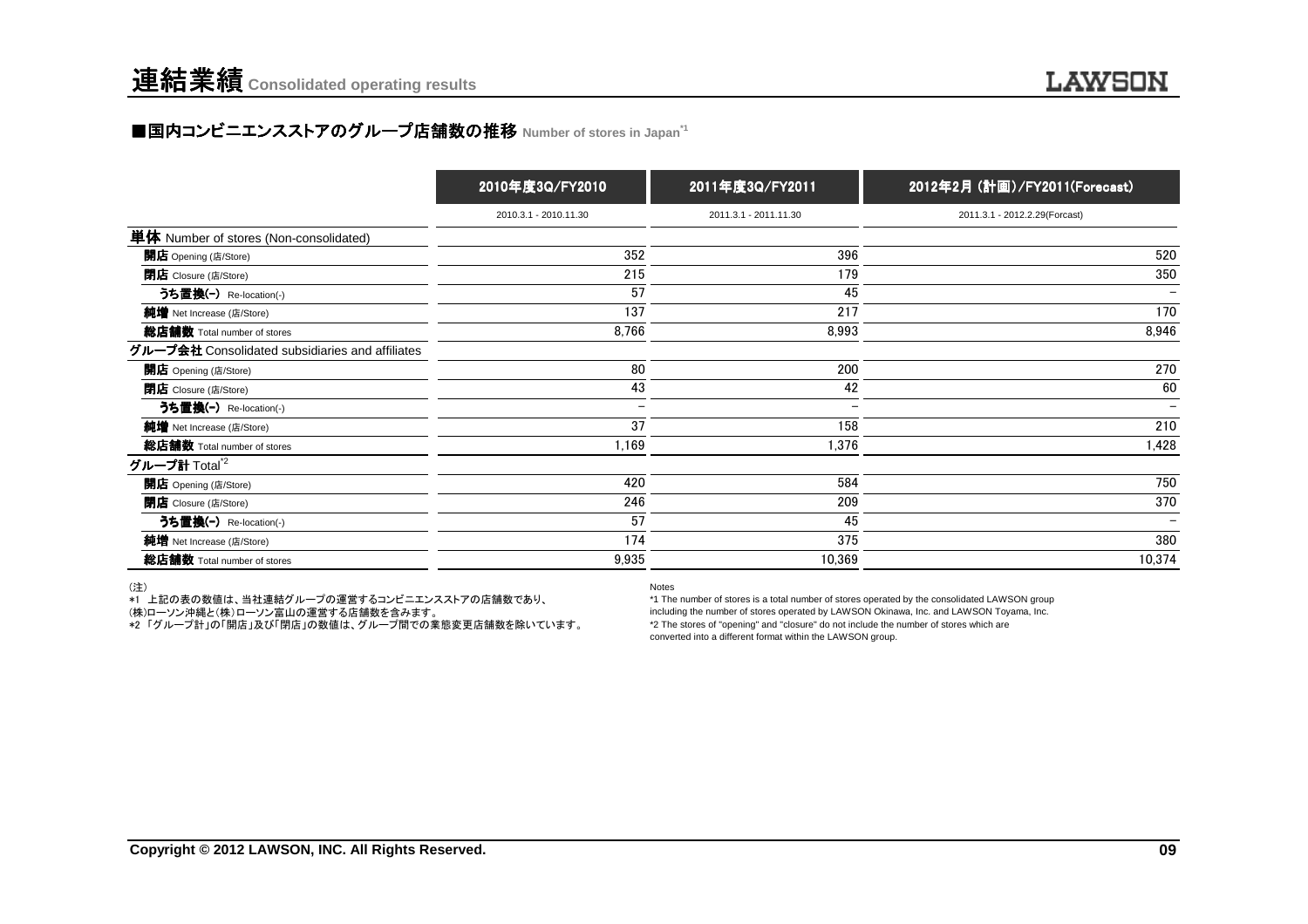### ■国内コンビニエンスストア店舗数 Number of stores in Japan by store type<br> **■国内コンビニエンスストア店舗数** Number of stores in Japan by store type

|                                                     | 2010年11月                 |                          | 2011年2月                  |                          | 2011年11月       |           | 期中増加店舗数                 |
|-----------------------------------------------------|--------------------------|--------------------------|--------------------------|--------------------------|----------------|-----------|-------------------------|
|                                                     | November, 2010           |                          | February, 2011           |                          | November, 2011 |           | Net increase (decrease) |
|                                                     | 店/Store                  | 構成比/Share                | 店/Store                  | 構成比/Share                | 店/Store        | 構成比/Share | 店/Store                 |
| 【単体】 Non-consolidated                               |                          |                          |                          |                          |                |           |                         |
| 直営店 Company-owned stores                            |                          |                          |                          |                          |                |           |                         |
| ローソン LAWSON                                         | 163                      | 1.6%                     | 129                      | 1.3%                     | 123            | 1.2%      | $-6$                    |
| ナチュラルローソン NATURAL LAWSON                            | 56                       | 0.6%                     | 55                       | 0.6%                     | 57             | 0.5%      | $\overline{2}$          |
| 小計 Subtotal                                         | 219                      | 2.2%                     | 184                      | 1.8%                     | 180            | 1.7%      | $-4$                    |
| 加盟店 Franchised stores                               |                          |                          |                          |                          |                |           |                         |
| Bタイプ Type B                                         | 1,231                    | 12.4%                    | 1.216                    | 12.2%                    | 1,186          | 11.4%     | $-30$                   |
| Gタイプ Type G                                         | 2,043                    | 20.6%                    | 2,057                    | 20.6%                    | 2.176          | 21.0%     | 119                     |
| Cタイプ Type C                                         | 5,238                    | 52.7%                    | 5,284                    | 52.9%                    | 5,412          | 52.2%     | 128                     |
| ナチュラルローソン NATURAL LAWSON                            | 35                       | 0.4%                     | 35                       | 0.4%                     | 39             | 0.4%      | 4                       |
| 小計 Subtotal                                         | 8,547                    | 86.0%                    | 8,592                    | 86.0%                    | 8,813          | 85.0%     | 221                     |
| 単体合計 Total non-consolidated                         | 8.766                    | 88.2%                    | 8,776                    | 87.8%                    | 8.993          | 86.7%     | 217                     |
| 【連結子会社】 Consolidated                                |                          |                          |                          |                          |                |           |                         |
| 九九プラス Ninety-nine plus, Inc.                        |                          |                          |                          |                          |                |           |                         |
| 直営店 Company-owned stores                            |                          |                          |                          |                          |                |           |                         |
| ローソンストア100 LAWSON STORE100                          | 794                      | 8.0%                     | 809                      | 8.1%                     | 844            | 8.1%      | 35                      |
| 加盟店 Franchised stores                               |                          |                          |                          |                          |                |           |                         |
| ローソンストア100 LAWSON STORE100                          | 236                      | 2.4%                     | 268                      | 2.7%                     | 315            | 3.0%      | 47                      |
| ローソン富山 LAWSON Toyama, Inc.                          |                          |                          |                          |                          |                |           |                         |
| 直営店 Company-owned stores                            | $\overline{\phantom{m}}$ | $\overline{\phantom{0}}$ | $\overline{\phantom{m}}$ | $\overline{\phantom{a}}$ | 13             | 0.1%      | 13                      |
| 加盟店 Franchised stores                               |                          |                          | $\overline{\phantom{0}}$ |                          | 59             | 0.6%      | 59                      |
| 子会社合計 Subsidiaries total                            | 1,030                    | 10.4%                    | 1,077                    | 10.8%                    | 1,231          | 11.9%     | 154                     |
| 単体、子会社合計<br>Total non-consolidated and consolidated | 9,796                    | 98.6%                    | 9,853                    | 98.6%                    | 10,224         | 98.6%     | 371                     |
| 【持分法適用関連会社】<br>Equity method affiliate by region    |                          |                          |                          |                          |                |           |                         |
| ローソン沖縄 LAWSON Okinawa, Inc.                         | 139                      | 1.4%                     | 141                      | 1.4%                     | 145            | 1.4%      | 4                       |
| 国内コンビニエンスストアのグループ店舗数合計 Total                        | 9,935                    | 100.0%                   | 9.994                    | 100.0%                   | 10.369         | 100.0%    | 375                     |
|                                                     |                          |                          |                          |                          |                |           |                         |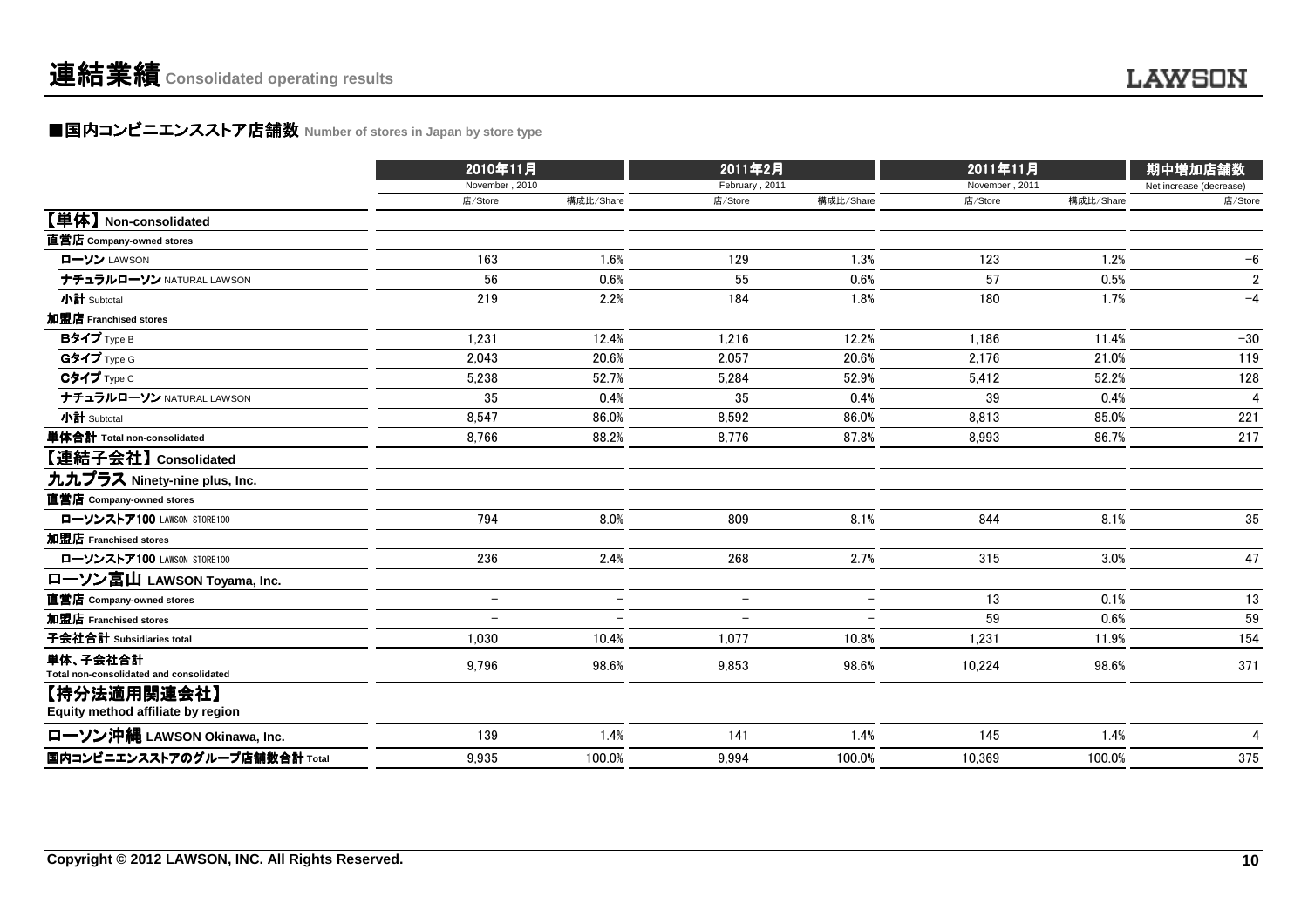### ■海外コンビニエンスストア店舗数<br>Number of convenience stores abroad

**Number of convenience stores abroad**

|                                                 | 2010年11月                 | 2011年2月           | 2011年11月       | 期中増加店舗数                 |
|-------------------------------------------------|--------------------------|-------------------|----------------|-------------------------|
|                                                 | November, 2010           | February, 2011    | November, 2011 | Net increase (decrease) |
|                                                 | 店/Store                  | 店/Store           | 店/Store        | 店/Store                 |
| 上海華聯羅森有限公司<br>Shanghai Hualian LAWSON CO., LTD. | 314                      | 315               | 308            | $-7$                    |
|                                                 |                          |                   |                |                         |
| 重慶羅森便利店有限公司<br>Chongqing LAWSON CO., LTD.       | 4                        | 4                 | 30             | 26                      |
|                                                 |                          |                   |                |                         |
| 大連羅森便利店有限公司<br>DALIAN LAWSON CO., LTD.          | $\qquad \qquad -$        | $\qquad \qquad -$ |                |                         |
|                                                 |                          |                   |                |                         |
| PT MIDI UTAMA INDONESIA Tbk                     | $\overline{\phantom{0}}$ | $\qquad \qquad -$ |                |                         |

### ■その他セグメントの運営する店舗数

**Number of other**

|                                                      | 2010年11月                 | 2011年2月        | 2011年11月       | 期中増加店舗数                 |  |
|------------------------------------------------------|--------------------------|----------------|----------------|-------------------------|--|
|                                                      | November, 2010           | February, 2011 | November, 2011 | Net increase (decrease) |  |
|                                                      | 店/Store                  | 店/Store        | 店/Store        | 店/Store                 |  |
| (株)ローソンHMVエンタテイメント<br>LAWSON HMV Entertainment, Inc. | $\overline{\phantom{0}}$ | 33             | 39             | 6                       |  |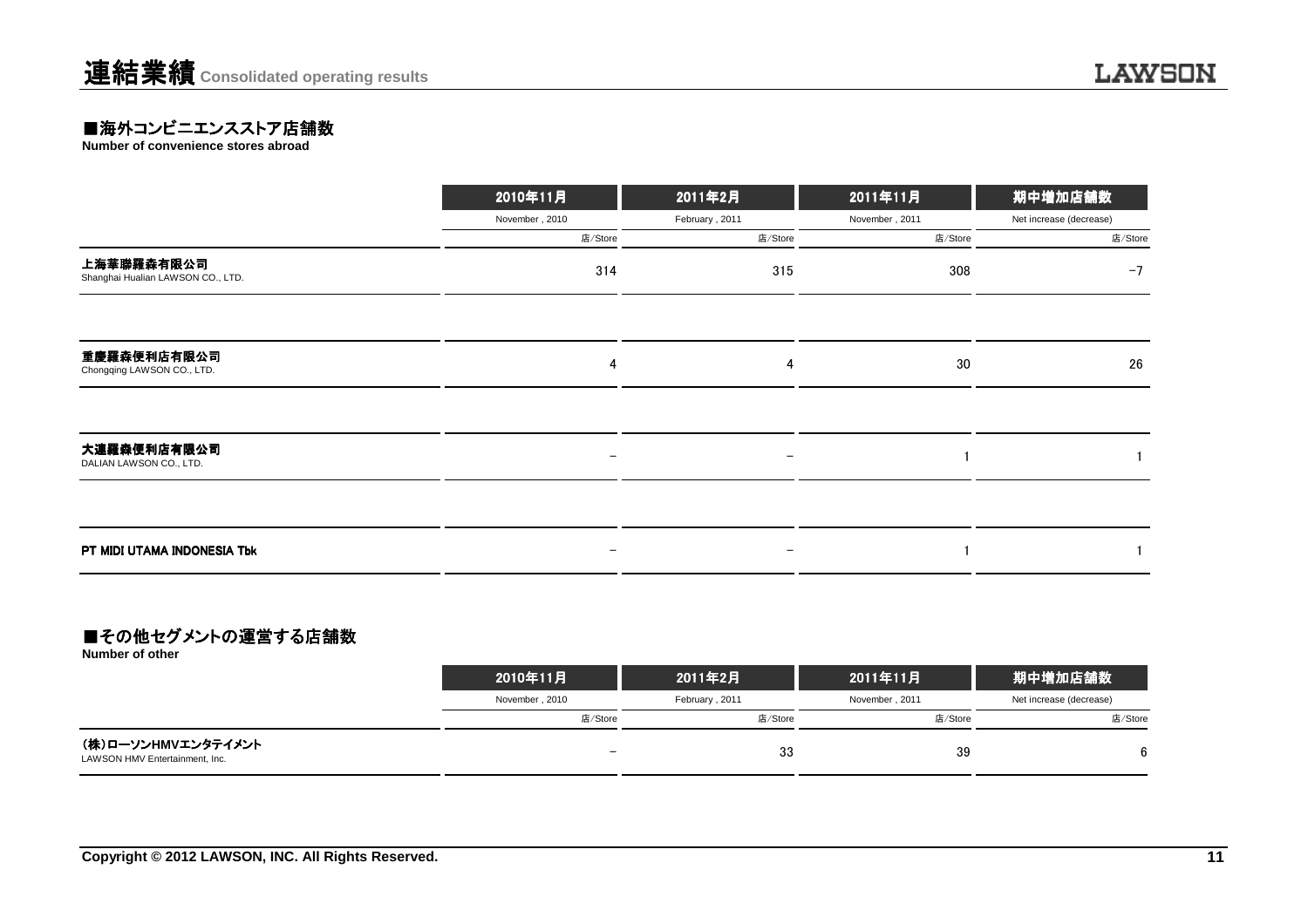#### ■都道府県別店舗分布状況 Number of stores by region and prefecture

|                           |              |         | 2011年2月                           |                 |                 | 2011年11月                   |                 |                          | 增減                                |                          |
|---------------------------|--------------|---------|-----------------------------------|-----------------|-----------------|----------------------------|-----------------|--------------------------|-----------------------------------|--------------------------|
|                           |              |         | February, 2011                    |                 |                 | November, 2011             |                 |                          | Net increase (decrease)           |                          |
|                           |              | ローソン    | ローソンストア<br>100/SHOP99             | グループ計           | ローソン            | ローソンストア<br>100             | グループ計           | ローソン                     | ローソンストア<br>100/SHOP99             | グループ計                    |
|                           |              | LAWSON  | <b>LAWSON STORE</b><br>100/SHOP99 | Total           | LAWSON          | <b>LAWSON STORE</b><br>100 | Total           | LAWSON                   | <b>LAWSON STORE</b><br>100/SHOP99 | Total                    |
|                           |              | 店/Store | 店/Store                           | 店/Store         | 店/Store         | 店/Store                    | 店/Store         | 店/Store                  | 店/Store                           | 店/Store                  |
| 北海道 Hokkaido              | 北海道 Hokkaido | 532     | $\overline{\phantom{0}}$          | 532             | 556             | $\overline{\phantom{0}}$   | 556             | 24                       | $\overline{\phantom{0}}$          | 24                       |
| 東北 Tohoku                 | 青森 Aomori    | 169     |                                   | 169             | 171             | $\qquad \qquad -$          | 171             | $\overline{2}$           | $\qquad \qquad -$                 | $\boldsymbol{2}$         |
|                           | 岩手 Iwate     | 160     | $\overline{\phantom{m}}$          | 160             | 156             | $\qquad \qquad -$          | 156             | $-4$                     | $\qquad \qquad -$                 | $-4$                     |
|                           | 宮城 Miyagi    | 164     | 29                                | 193             | 158             | 29                         | 187             | $-6$                     | $\qquad \qquad -$                 | $-6$                     |
|                           | 秋田 Akita     | 153     | $\qquad \qquad -$                 | 153             | 157             | $\overline{\phantom{a}}$   | 157             | 4                        | $\qquad \qquad -$                 | $\pmb{4}$                |
|                           | 山形 Yamagata  | 61      | $\overline{\phantom{0}}$          | 61              | 63              | $\overline{\phantom{0}}$   | 63              | $\overline{\mathbf{c}}$  | $\overline{\phantom{0}}$          | $\boldsymbol{2}$         |
|                           | 福島 Fukushima | 94      | 5                                 | 99              | 94              | $\overline{\phantom{m}}$   | 94              | $\overline{\phantom{0}}$ | $-5$                              | $-5$                     |
|                           | 小計 Subtotal  | 801     | 34                                | 835             | 799             | 29                         | 828             | $-2$                     | $-5$                              | $-7$                     |
| 関東 Kanto                  | 茨城 Ibaraki   | 104     | 5                                 | 109             | 105             | $\overline{7}$             | 112             |                          | $\overline{2}$                    | $\overline{3}$           |
|                           | 栃木 Tochigi   | 107     | $\overline{\phantom{0}}$          | 107             | 110             | $\overline{\phantom{a}}$   | 110             | 3                        | $\overline{\phantom{a}}$          | $\overline{3}$           |
|                           | 群馬 Gunma     | 68      |                                   | 68              | 69              | $\overline{\phantom{m}}$   | 69              |                          | $\overline{\phantom{0}}$          | $\mathbf{1}$             |
|                           | 埼玉 Saitama   | 340     | 49                                | 389             | 357             | 57                         | 414             | 17                       | 8                                 | 25                       |
|                           | 千葉 Chiba     | 294     | 61                                | 355             | 303             | 60                         | 363             | 9                        | $-1$                              | 8                        |
|                           | 東京 Tokyo     | 923     | 365                               | ,288            | 971             | 387                        | 1,358           | 48                       | 22                                | 70                       |
|                           | 神奈川 Kanagawa | 524     | 173                               | 697             | 544             | 183                        | 727             | 20                       | 10                                | 30                       |
|                           | 小計 Subtotal  | 2,360   | 653                               | 3,013           | 2,459           | 694                        | 3,153           | 99                       | 41                                | 140                      |
| 甲信越 Koshinetsu 新潟 Niigata |              | 102     | $\overline{\phantom{0}}$          | 102             | 106             | $\overline{\phantom{a}}$   | 106             | 4                        | $\overline{\phantom{m}}$          | 4                        |
|                           | 山梨 Yamanashi | 73      | $\qquad \qquad -$                 | 73              | 78              | $\overline{\phantom{a}}$   | 78              | 5                        | $\qquad \qquad -$                 | $\sqrt{5}$               |
|                           | 長野 Nagano    | 132     | $\qquad \qquad -$                 | 132             | 135             | $\overline{\phantom{m}}$   | 135             | 3                        | $\overline{\phantom{0}}$          | $\mathbf 3$              |
|                           | 小計 Subtotal  | 307     | $\qquad \qquad -$                 | 307             | 319             | $\qquad \qquad -$          | 319             | 12                       | $\qquad \qquad -$                 | $\overline{12}$          |
| 北陸 Hokuriku               | 富山 Toyama    | 112     | $\overline{\phantom{0}}$          | 112             | 183             | $\overline{\phantom{0}}$   | 183             | 71                       | $\overline{\phantom{0}}$          | 71                       |
|                           | 石川 Ishikawa  | 87      | $\qquad \qquad -$                 | $\overline{87}$ | $\overline{91}$ | $\overline{\phantom{m}}$   | $\overline{91}$ | $\overline{4}$           | $\overline{\phantom{a}}$          | $\overline{4}$           |
|                           | 福井 Fukui     | 99      | $\overline{\phantom{0}}$          | 99              | 99              | $\overline{\phantom{m}}$   | 99              | $\overline{\phantom{0}}$ | $\overline{\phantom{0}}$          | $\overline{\phantom{0}}$ |
|                           | 小計 Subtotal  | 298     | $\qquad \qquad -$                 | 298             | 373             | $\overline{\phantom{a}}$   | 373             | 75                       | $\qquad \qquad -$                 | 75                       |
| 東海 Tokai                  | 静岡 Shizuoka  | 165     | 15                                | 180             | 168             | 18                         | 186             | 3                        | 3                                 | $\overline{6}$           |
|                           | 愛知 Aichi     | 347     | 126                               | 473             | 357             | 132                        | 489             | 10                       | 6                                 | $\overline{16}$          |
|                           | 岐阜 Gifu      | 113     | 9                                 | 122             | 114             | 11                         | 125             |                          | $\overline{2}$                    | $\overline{3}$           |
|                           | 三重 Mie       | 94      | $\qquad \qquad -$                 | 94              | 98              | $\overline{\phantom{m}}$   | 98              | 4                        | $\overline{\phantom{m}}$          | $\overline{4}$           |
|                           | 小計 Subtotal  | 719     | 150                               | 869             | 737             | 161                        | 898             | 18                       | 11                                | 29                       |
|                           |              |         |                                   |                 |                 |                            |                 |                          |                                   |                          |

Note

(注)

ー...<br>と(株)ローソン富山の運営する店舗数を含みます。

上記の表の数値は、当社連結グループの運営するコンビニエンスストアの店舗数です。(株)ローソン沖縄 The number of stores is a total number of stores operated by the consolidated LAWSON group, including the number of stores operated by LAWSON Okinawa, Inc. and LAWSON Toyama, Inc.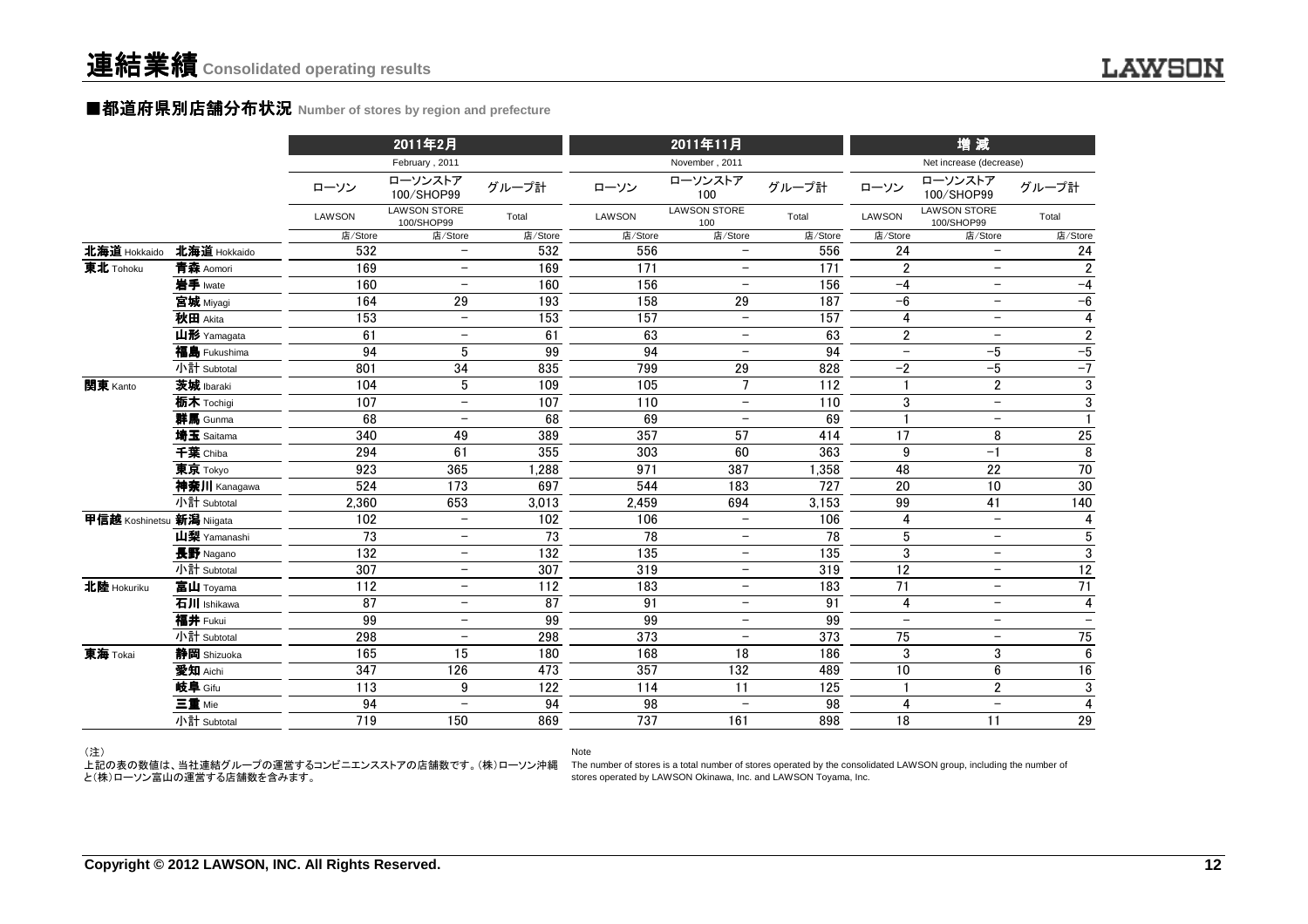#### ■都道府県別店舗分布状況 Number of stores by region and prefecture

|                                                         |                                        |                  | 2011年2月                           |                  |                  | 2011年11月                   |                  |                          | 増減                                |                         |  |
|---------------------------------------------------------|----------------------------------------|------------------|-----------------------------------|------------------|------------------|----------------------------|------------------|--------------------------|-----------------------------------|-------------------------|--|
|                                                         |                                        |                  | February, 2011                    |                  |                  | November, 2011             |                  |                          | Net increase (decrease)           |                         |  |
|                                                         |                                        | ローソン             | ローソンストア<br>100/SHOP99             | グループ計            | ローソン             | ローソンストア<br>100             | グループ計            | ローソン                     | ローソンストア<br>100/SHOP99             | グループ計                   |  |
|                                                         |                                        | LAWSON           | <b>LAWSON STORE</b><br>100/SHOP99 | Total            | <b>LAWSON</b>    | <b>LAWSON STORE</b><br>100 | Total            | <b>LAWSON</b>            | <b>LAWSON STORE</b><br>100/SHOP99 | Total                   |  |
|                                                         |                                        | 店/Store          | 店/Store                           | 店/Store          | 店/Store          | 店/Store                    | 店/Store          | 店/Store                  | 店/Store                           | 店/Store                 |  |
| 近畿 Kinki                                                | 滋賀 Shiga                               | 127              | $\overline{\phantom{0}}$          | 127              | 124              | 5                          | 129              | $-3$                     | 5                                 | $\overline{2}$          |  |
|                                                         | 京都 Kyoto                               | 209              | 42                                | 251              | 216              | 48                         | 264              | $\overline{7}$           | 6                                 | $\overline{13}$         |  |
|                                                         | 大阪 Osaka                               | 825              | 144                               | 969              | 832              | 152                        | 984              | $\overline{7}$           | 8                                 | 15                      |  |
|                                                         | 兵庫 Hyogo                               | 516              | 38                                | 554              | 527              | 41                         | 568              | 11                       | $\sqrt{3}$                        | 14                      |  |
|                                                         | 奈良 Nara                                | 96               | 3                                 | 99               | 94               | 4                          | $\overline{98}$  | $-2$                     |                                   | $-1$                    |  |
|                                                         | 和歌山 Wakayama                           | $\overline{110}$ | $\overline{\phantom{0}}$          | $\overline{110}$ | 110              | 3                          | $\overline{113}$ | $\overline{\phantom{0}}$ | 3                                 | $\overline{3}$          |  |
|                                                         | 小計 Subtotal                            | 1,883            | 227                               | 2,110            | 1,903            | 253                        | 2,156            | 20                       | $\overline{26}$                   | 46                      |  |
| 中国 Chugoku                                              | 鳥取 Tottori                             | 89               | $-$                               | 89               | 94               | $\overline{\phantom{0}}$   | 94               | $\sqrt{5}$               | $-$                               | $\overline{5}$          |  |
|                                                         | <b>島根</b> Shimane                      | 90               | $\qquad \qquad -$                 | 90               | 91               | $\qquad \qquad -$          | 91               | $\mathbf{1}$             | $\overline{\phantom{m}}$          | $\mathbf{1}$            |  |
|                                                         | 岡山 Okayama                             | 122              | $\qquad \qquad -$                 | 122              | 124              | $\qquad \qquad -$          | 124              | $\boldsymbol{2}$         | $\overline{\phantom{m}}$          | $\overline{2}$          |  |
|                                                         | 広島 Hiroshima                           | 143              | $\qquad \qquad -$                 | $\frac{143}{2}$  | 148              | $\qquad \qquad -$          | $\overline{148}$ | $\overline{5}$           | $\overline{\phantom{m}}$          | $\overline{5}$          |  |
|                                                         | $\mathbf{u}$ $\mathbf{\Box}$ Yamaquchi | $\overline{112}$ | $\qquad \qquad -$                 | $\overline{112}$ | 111              | $\qquad \qquad -$          | 111              | $-1$                     | $\overline{\phantom{m}}$          | $-1$                    |  |
|                                                         | 小計 Subtotal                            | 556              | $\qquad \qquad -$                 | 556              | 568              | $\qquad \qquad -$          | 568              | $\overline{12}$          | $\overline{\phantom{m}}$          | $\overline{12}$         |  |
| 四国 Shikoku                                              | 徳島 Tokushima                           | $\frac{103}{ }$  | $-$                               | $\frac{103}{2}$  | 102              | $\overline{\phantom{0}}$   | 102              | $-1$                     | $\overline{\phantom{m}}$          | $-1$                    |  |
|                                                         | 香川 Kagawa                              | 98               | $\qquad \qquad -$                 | 98               | 97               | $\qquad \qquad -$          | 97               | $-1$                     | $\overline{\phantom{m}}$          | $-1$                    |  |
|                                                         | <b>愛媛</b> Ehime                        | 155              | $-$                               | 155              | 159              | $-$                        | 159              | $\overline{4}$           | $\overline{\phantom{0}}$          | $\overline{\mathbf{4}}$ |  |
|                                                         | 高知 Kochi                               | 57               | $\qquad \qquad -$                 | $\overline{57}$  | 60               | $\overline{\phantom{0}}$   | 60               | 3                        | $\overline{\phantom{m}}$          | $\mathbf{3}$            |  |
|                                                         | 小計 Subtotal                            | 413              | $\overline{\phantom{a}}$          | 413              | 418              | $\overline{\phantom{0}}$   | $\overline{418}$ | $\overline{5}$           | $\overline{\phantom{0}}$          | $\overline{5}$          |  |
| 九州 Kyushu                                               | 福岡 Fukuoka                             | 344              | $\overline{13}$                   | 357              | $\overline{347}$ | $\overline{22}$            | 369              | $\mathfrak{3}$           | 9                                 | $\overline{12}$         |  |
|                                                         | 佐賀 Saga                                | 61               | $\overline{\phantom{a}}$          | 61               | 63               | $\overline{\phantom{0}}$   | 63               | $\boldsymbol{2}$         | $\overline{\phantom{0}}$          | $\overline{2}$          |  |
|                                                         | 長崎 Nagasaki                            | 87               | $\qquad \qquad -$                 | 87               | 90               | $\overline{\phantom{0}}$   | 90               | $\mathfrak{3}$           | $\overline{\phantom{m}}$          | 3                       |  |
|                                                         | 熊本 Kumamoto                            | 92               | $\overline{\phantom{0}}$          | 92               | 99               | $\overline{\phantom{0}}$   | 99               | $\overline{7}$           | $\overline{\phantom{m}}$          | $7\overline{ }$         |  |
|                                                         | 大分 Oita                                | 139              | $\overline{\phantom{a}}$          | 139              | 142              | $\overline{\phantom{0}}$   | 142              | $\mathfrak{3}$           | $\overline{\phantom{a}}$          | $\mathbf{3}$            |  |
|                                                         | 宮崎 Miyazaki                            | 79               | $\qquad \qquad -$                 | 79               | 84               | $-$                        | 84               | $\sqrt{5}$               | $\overline{\phantom{0}}$          | $\sqrt{5}$              |  |
|                                                         | 鹿児島 Kagoshima                          | 105              | $\qquad \qquad -$                 | 105              | 108              | $\overline{\phantom{0}}$   | 108              | 3                        | $\overline{\phantom{0}}$          | $\mathbf{3}$            |  |
|                                                         | 小計 Subtotal                            | 907              | 13                                | 920              | 933              | 22                         | 955              | 26                       | 9                                 | 35                      |  |
| 合計 Total                                                |                                        | 8,776            | 1,077                             | 9,853            | 9,065            | 1,159                      | 10,224           | 289                      | 82                                | 371                     |  |
|                                                         | 沖縄 Okinawa                             | 141              | $\qquad \qquad -$                 | 141              | 145              | $-$                        | 145              | $\overline{4}$           | $\overline{\phantom{m}}$          | $\overline{4}$          |  |
| 国内コンビニエンスストアグループ店舗数計<br>Total number of stores in Japan |                                        | 8,917            | 1,077                             | 9,994            | 9,210            | 1,159                      | 10,369           | 293                      | 82                                | 375                     |  |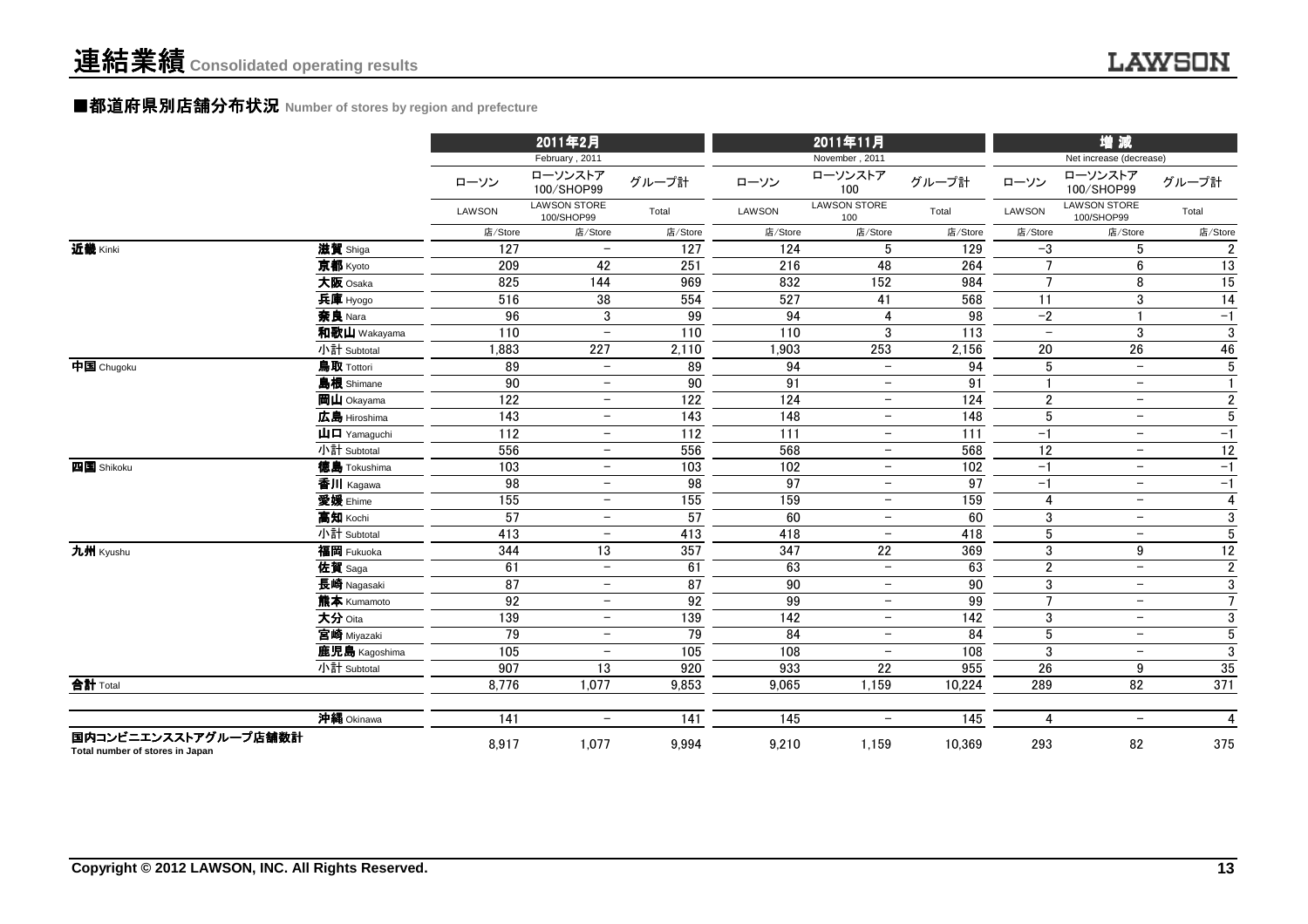### **■主な業績と予想** Results and forecasts for major financial indicators<br>
————————————————————

|                                                                                                                                           |                       | 2009年度/FY2009 |                      |          | 2010年度/FY2010         |         |                      | 2011年度/FY2011 |                       |         |                           |                          |
|-------------------------------------------------------------------------------------------------------------------------------------------|-----------------------|---------------|----------------------|----------|-----------------------|---------|----------------------|---------------|-----------------------|---------|---------------------------|--------------------------|
|                                                                                                                                           | 第3四半期/3Q              |               | 通期/Full year         |          | 第3四半期/3Q              |         | 通期/Full year         |               | 第3四半期/3Q              |         | 通期計画/Full year (Forecast) |                          |
|                                                                                                                                           | 2009.3.1 - 2009.11.30 |               | 2009.3.1 - 2010.2.28 |          | 2010.3.1 - 2010.11.30 |         | 2010.3.1 - 2011.2.28 |               | 2011.3.1 - 2011.11.30 |         | 2011.3.1 - 2012.2.29      |                          |
|                                                                                                                                           | 金額/Amount             |               | 前年比/YoY 金額/Amount    | 前年比/YoY  | 金額/Amount             |         | 前年比/YoY 金額/Amount    | 前年比/YoY       | 金額/Amount             | 前年比/YoY | 金額/Amount                 | 前年比/YoY                  |
| チェーン全店売上高(百万円)<br>Total net sales (millions of yen)                                                                                       | 1,127,689             |               | 98.5% 1,472,415      | 97.7%    | 1,130,811             |         | 100.3% 1,502,754     | 102.1%        | 1,226,895             | 108.5%  | 1,596,000                 | 106.2%                   |
| 加盟店売上高(百万円)<br>Net sales reported by franchised stores (millions of yen)                                                                  | 1,075,998             | 98.8%         | 1,406,580            | 98.1%    | 1,094,244             |         | 101.7% 1.456,113     | 103.5%        | 1,197,407             | 109.4%  |                           |                          |
| 直営店売上高(百万円)<br>Net sales from Company-operated stores (millions of yen)                                                                   | 51,691                | 93.2%         | 65,834               | 91.3%    | 36,567                | 70.7%   | 46,614               | 70.8%         | 29,487                | 80.6%   |                           |                          |
| 営業総収入(百万円)*1<br>Gross operating revenue (millions of yen)                                                                                 | 209,473               | 97.6%         | 271,513              | 97.1%    | 200,530               | 95.7%   | 263,209              | 96.9%         | 205,930               | 102.7%  | 268,000                   | 101.8%                   |
| 营業利益(百万円)<br>Operating profit (millions of yen)                                                                                           | 39,585                | 96.0%         | 44,997               | 95.9%    | 41,496                | 104.8%  | 50,210               | 111.6%        | 45,324                | 109.2%  | 55,500                    | 110.5%                   |
| 経常利益 (百万円)<br>Recurring profit (millions of yen)                                                                                          | 39,558                | 94.5%         | 44,577               | 94.2%    | 40,884                | 103.4%  | 49,312               | 110.6%        | 45,284                | 110.8%  | 54,400                    | 110.3%                   |
| 四半期(当期)純利益(百万円)<br>Net profit (millions of yen)                                                                                           | 18,952                | 87.3%         | 20,665               | 93.6%    | 20,517                | 108.3%  | 24,643               | 119.2%        | 18,365                | 89.5%   | 22,200                    | 90.1%                    |
| (ご参考)資産除去債務及び災害による損失計上前の<br>当期純利益(概算)<br>Net profit before accounting for<br>asset retirement obligation and loss on disaster (estimated) |                       |               |                      |          |                       |         |                      |               | 24,300                | 118.4%  | 28,100                    | 114.0%                   |
| 1株当たり四半期(当期)純利益(円)*2<br>Net profit per share (yen)                                                                                        |                       | 191.11        |                      | 208.38   |                       | 205.88  |                      | 247.15        | 183.90                |         |                           | 222.27                   |
| 純資産(百万円)<br>Net assets (millions of yen)                                                                                                  |                       | 198,734       |                      | 200,506  |                       | 207,277 |                      | 211,448       | 212,611               |         |                           |                          |
| <b>総資産</b> (百万円)<br>Total assets (millions of yen)                                                                                        |                       | 406,949       |                      | 420,444  |                       | 439,539 |                      | 444,821       | 488,091               |         |                           |                          |
| 1株当たり純資産(円)<br>Net assets per share (yen)                                                                                                 |                       | 2,001.12      |                      | 2,018.39 | 2,071.98              |         |                      | 2,113.24      | 2,125.14              |         |                           |                          |
| 総資産四半期(当期)純利益率<br><b>ROA</b>                                                                                                              |                       | 4.7%          |                      | 5.0%     |                       | 4.8%    |                      | 5.7%          | 3.9%                  |         |                           | $\overline{\phantom{0}}$ |
| 自己資本四半期(当期)純利益率<br><b>ROE</b>                                                                                                             |                       | 9.6%          |                      | 10.5%    |                       | 10.1%   |                      | 12.0%         | 8.7%                  |         |                           |                          |
| 流動比率<br>Current ratio                                                                                                                     |                       | 70.9%         |                      | 70.6%    |                       | 75.1%   |                      | 74.5%         | 68.7%                 |         |                           |                          |
| 固定比率<br>Fixed ratio                                                                                                                       |                       | 150.9%        |                      | 154.4%   |                       | 152.8%  |                      | 152.4%        | 168.8%                |         |                           |                          |
| 自己資本比率<br>Capital adequacy ratio                                                                                                          |                       | 48.8%         |                      | 47.6%    |                       | 47.1%   |                      | 47.4%         | 43.5%                 |         |                           |                          |
| 総店舗数<br>Number of stores                                                                                                                  |                       | 8,737         |                      | 8,629    |                       | 8,766   |                      | 8,776         | 8,993                 |         |                           | 8,946                    |
|                                                                                                                                           |                       |               |                      |          |                       |         |                      |               |                       |         |                           |                          |

(注)

Notes

\*1 The gross operating revenues are a sum of total sales of LAWSON stores and commissions from franchised stores.

\*1 営業総収入は直営店売上高、加盟店からの収入等の合計です。 \*2 通期計画の1株当たり当期純利益に関しては、2011年11月30日現在の期末発行済株式数を用いて算出しております。

\*2 Forecasted full-year net profit per share is calculated based on the number of outstanding shares as of November 30, 2011.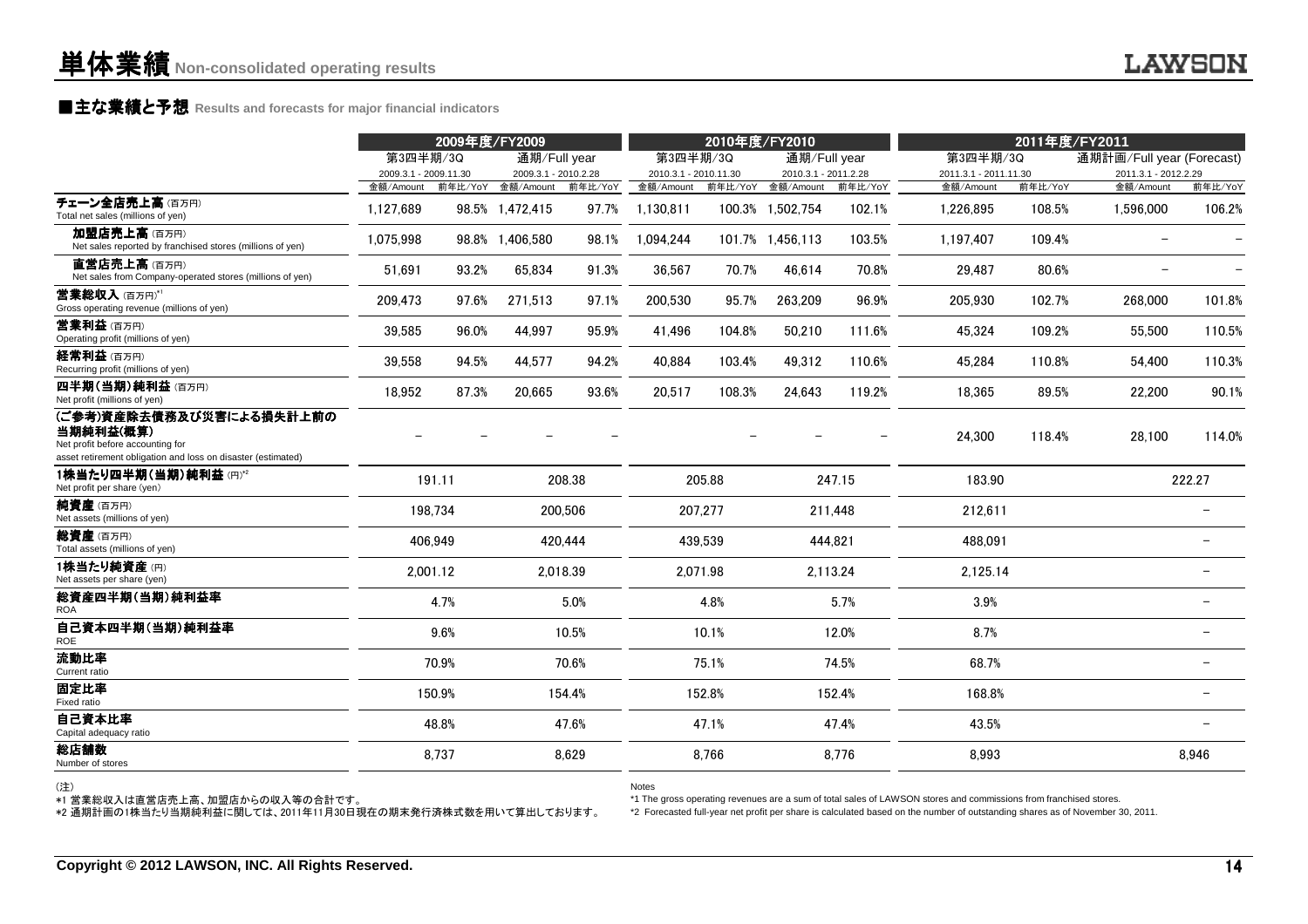### ■損益計算書 Non-consolidated statement of income<br>───────────────────────────────────

|                                                                  |                 | 2009年度第3四半期累計期間       |                       | 2010年度第3四半期累計期間 |                       | 2011年度第3四半期累計期間 | 前年増減                |
|------------------------------------------------------------------|-----------------|-----------------------|-----------------------|-----------------|-----------------------|-----------------|---------------------|
|                                                                  |                 | 2009.3.1 - 2009.11.30 | 2010.3.1 - 2010.11.30 |                 | 2011.3.1 - 2011.11.30 |                 | Increase (Decrease) |
|                                                                  |                 | 百万円/Millions of yen   | 百万円/Millions of yen   | 前年比/YoY         | 百万円/Millions of yen   | 前年比/YoY         | 百万円/Millions of yen |
| A.営業総収入 Gross operating revenues                                 | $B + E$         | 209,473               | 200,530               | 95.7%           | 205,930               | 102.7%          | 5,400               |
| <b>B.売上高</b> Net sales <sup>"1</sup>                             |                 | 51,691                | 36,567                | 70.7%           | 29,897                | 81.8%           | $-6,669$            |
| $C.\bar{\pi}$ 上原価 Cost of goods sold <sup>2</sup>                |                 | 36,998                | 25,721                | 69.5%           | 21,222                | 82.5%           | $-4,499$            |
| D.売上総利益 Gross profit on sales <sup>3</sup>                       | $B - C$         | 14,693                | 10,845                | 73.8%           | 8,675                 | 80.0%           | $-2,170$            |
| <b>E.営業収入</b> Operating revenues                                 | $F + G$         | 157.781               | 163.963               | 103.9%          | 176,033               | 107.4%          | 12,069              |
| F.加盟店からの収入 Franchise commission from franchised stores           |                 | 141,445               | 146,838               | 103.8%          | 159,022               | 108.3%          | 12,183              |
| G.その他の営業収入 Other                                                 |                 | 16.336                | 17.124                | 104.8%          | 17.010                | 99.3%           | $-113$              |
| <b>H.営業総利益</b> Gross operating profit                            | $A - C = D + E$ | 172,475               | 174,808               | 101.4%          | 184,708               | 105.7%          | 9,899               |
| <b>I.販売費及び一般管理費</b> Selling, general and administrative expenses |                 | 132,889               | 133,312               | 100.3%          | 139,383               | 104.6%          | 6,070               |
| <b>J.営業利益 Operating profit</b>                                   | $H - I$         | 39,585                | 41,496                | 104.8%          | 45,324                | 109.2%          | 3,828               |
| 営業外収益 Non-operating income                                       |                 | 1,231                 | 995                   | 80.8%           | 1.246                 | 125.2%          | 251                 |
| 當業外費用 Non-operating expenses                                     |                 | 1,258                 | 1,606                 | 127.7%          | 1,286                 | 80.1%           | $-320$              |
| 経常利益 Recurring profit                                            |                 | 39,558                | 40,884                | 103.4%          | 45,284                | 110.8%          | 4,399               |
| 特別利益 Extraordinary gain                                          |                 | 55                    | 75                    | 134.7%          | 98                    | 131.3%          | 23                  |
| 特別損失 Extraordinary loss                                          |                 | 5,222                 | 5,884                 | 112.7%          | 14.014                | 238.2%          | 8,129               |
| 税引前四半期純利益 Income before income taxes                             |                 | 34,391                | 35,075                | 102.0%          | 31,368                | 89.4%           | $-3,706$            |
| 法人税、住民税及び事業税 Income taxes - current                              |                 | 14,333                | 10.400                | 72.6%           | 16,045                | 154.3%          | 5,645               |
| 法人税等調整額 Deferred income taxes                                    |                 | 1,105                 | 4,157                 | 376.2%          | $-3,042$              |                 | $-7,200$            |
| 四半期純利益 Net profit                                                |                 | 18,952                | 20,517                | 108.3%          | 18,365                | 89.5%           | $-2,151$            |
|                                                                  |                 |                       |                       |                 |                       |                 |                     |

### ■販売費及び一般管理費の主な明細 **Selling, general and administrative expenses**

|                                                          | <b>│2009年度第3四半期累<u>計期間</u>│</b>                                                          | 2010年度第3四半期累計期間           |         |                       | 2011年度第3四半期累計期間 |                     |  |
|----------------------------------------------------------|------------------------------------------------------------------------------------------|---------------------------|---------|-----------------------|-----------------|---------------------|--|
|                                                          | 2009.3.1 - 2009.11.30                                                                    | 2010.3.1 - 2010.11.30     |         | 2011.3.1 - 2011.11.30 |                 | Increase (Decrease) |  |
|                                                          | 百万円/Millions of yen                                                                      | 百万円/Millions of yen       | 前年比/YoY | 百万円/Millions of yen   | 前年比/YoY         | 百万円/Millions of yen |  |
| 地代家賃 Rents                                               | 47,761                                                                                   | 49.724                    | 104.1%  | 51,921                | 104.4%          | 2,196               |  |
| 人件費 Personal expenses                                    | 28.131                                                                                   | 26.060                    | 92.6%   | 26.638                | 102.2%          | 577                 |  |
| 動産リース料 Equipment leasing charges                         | 6.602                                                                                    | 4.745                     | 71.9%   | 3.715                 | 78.3%           | $-1,029$            |  |
| 有形固定資産減価償却費 Depreciation of property and store equipment | 13.291                                                                                   | 15.556                    | 117.0%  | 17.452                | 112.2%          | 1,895               |  |
| 広告宣伝費 Advertising and promotional expenses <sup>*4</sup> | 7.505                                                                                    | 7.214                     | 96.1%   | 8.255                 | 114.4%          | 1.040               |  |
| その他 Other <sup>*5</sup>                                  | 29.596                                                                                   | 30,009                    | 101.4%  | 31,400                | 104.6%          | 1,390               |  |
| 合計 Total                                                 | 132.889                                                                                  | 133.312                   | 100.3%  | 139,383               | 104.6%          | 6.070               |  |
| (注)                                                      |                                                                                          | <b>Notes</b>              |         |                       |                 |                     |  |
| *1 「売上高」は、商品売上高です。                                       |                                                                                          | *1 Net sales of goods.    |         |                       |                 |                     |  |
| *2 「売上原価」は、商品売上原価です。                                     |                                                                                          | *2 Cost of goods sold.    |         |                       |                 |                     |  |
| *3 「売上総利益」は、商品売上総利益です。                                   |                                                                                          | *3 Gross profit on sales. |         |                       |                 |                     |  |
| *4 「広告宣伝費」には、ポイント引当金繰入額を含んでおります。                         | *4 "Advertising and promotional expenses" include provision for point card certificates. |                           |         |                       |                 |                     |  |
| *5 「その他」には、無形固定資産減価償却費を含んでおります。                          | *5 "Other" includes amortization expenses of intangible assets.                          |                           |         |                       |                 |                     |  |
| Copyright © 2012 LAWSON, INC. All Rights Reserved.       |                                                                                          |                           |         |                       |                 | 15                  |  |

#### **Copyright © 2012 LAWSON, INC. All Rights Reserved.**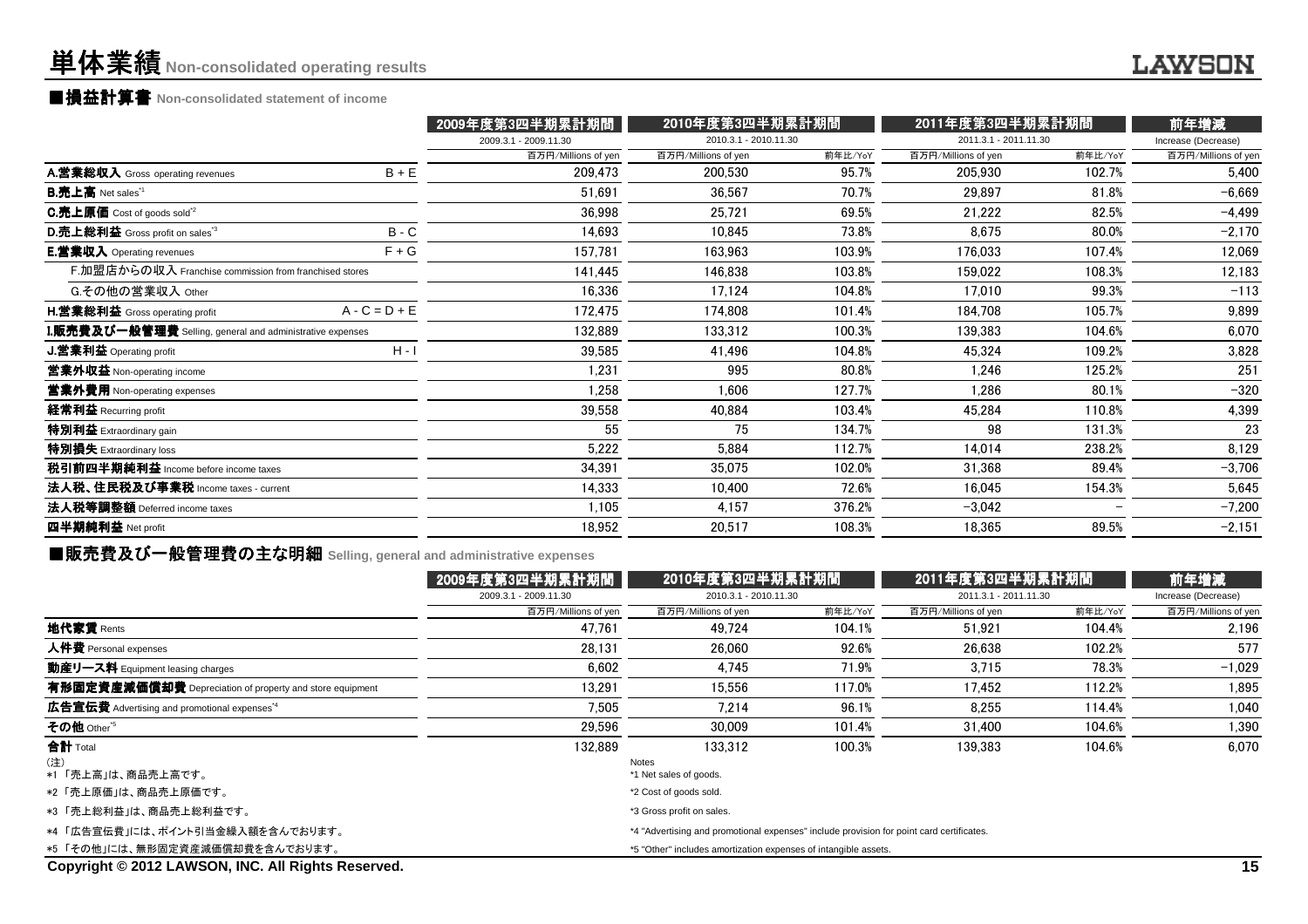### ■損益計算書(四半期会計期間) Non-consolidated statement of income<br><mark>● 2009年度第9</u></mark>

|                                                                  |                 | 2009年度第3四半期会計期間       |                       | 2010年度第3四半期会計期間 |                       | 2011年度第3四半期会計期間 | 前年増減                |  |
|------------------------------------------------------------------|-----------------|-----------------------|-----------------------|-----------------|-----------------------|-----------------|---------------------|--|
|                                                                  |                 | 2009.9.1 - 2009.11.30 | 2010.9.1 - 2010.11.30 |                 | 2011.9.1 - 2011.11.30 |                 | Increase (Decrease) |  |
|                                                                  |                 | 百万円/Millions of yen   | 百万円/Millions of yen   | 前年比/YoY         | 百万円/Millions of yen   | 前年比/YoY         | 百万円/Millions of yen |  |
| A.営業総収入 Gross operating revenues                                 | $B + E$         | 67,991                | 67,129                | 98.7%           | 69,117                | 103.0%          | 1,987               |  |
| <b>B.売上高</b> Net sales <sup>"1</sup>                             |                 | 16,423                | 11,282                | 68.7%           | 9,989                 | 88.5%           | $-1,292$            |  |
| <b>C.売上原価</b> Cost of goods sold <sup>*2</sup>                   |                 | 11,703                | 7.869                 | 67.2%           | 7,119                 | 90.5%           | $-749$              |  |
| D.売上総利益 Gross profit on sales <sup>3</sup>                       | $B - C$         | 4,719                 | 3,413                 | 72.3%           | 2,869                 | 84.1%           | $-543$              |  |
| <b>E.営業収入</b> Operating revenues                                 | $F + G$         | 51,568                | 55,847                | 108.3%          | 59,127                | 105.9%          | 3,280               |  |
| F.加盟店からの収入 Franchise commission from franchised stores           |                 | 46,437                | 49,930                | 107.5%          | 53,714                | 107.6%          | 3,783               |  |
| G.その他の営業収入 Other                                                 |                 | 5,130                 | 5,917                 | 115.3%          | 5,413                 | 91.5%           | $-503$              |  |
| <b>H.営業総利益</b> Gross operating profit                            | $A - C = D + E$ | 56,287                | 59,260                | 105.3%          | 61,997                | 104.6%          | 2,736               |  |
| <b>I.販売費及び一般管理費</b> Selling, general and administrative expenses |                 | 43,924                | 44,951                | 102.3%          | 46,280                | 103.0%          | 1,328               |  |
| <b>J.営業利益</b> Operating profit                                   | $H - I$         | 12,363                | 14,309                | 115.7%          | 15,716                | 109.8%          | 1,407               |  |
| 當業外収益 Non-operating income                                       |                 | 450                   | 262                   | 58.2%           | 320                   | 122.4%          | 58                  |  |
| <b>営業外費用</b> Non-operating expenses                              |                 | 393                   | 485                   | 123.5%          | 407                   | 84.0%           | $-77$               |  |
| 経常利益 Recurring profit                                            |                 | 12,420                | 14,085                | 113.4%          | 15,629                | 111.0%          | 1,543               |  |
| 特別利益 Extraordinary gain                                          |                 | 3                     |                       | 32.0%           | 42                    | 3657.7%         | 41                  |  |
| 特別損失 Extraordinary loss                                          |                 | 1,132                 | 763                   | 67.4%           | 300                   | 39.3%           | $-463$              |  |
| 税引前四半期純利益 Income before income taxes                             |                 | 11,291                | 13,323                | 118.0%          | 15,371                | 115.4%          | 2,048               |  |
| 法人税、住民税及び事業税 Income taxes - current                              |                 | 3,690                 | 4,764                 | 129.1%          | 5,449                 | 114.4%          | 685                 |  |
| 法人税等調整額 Deferred income taxes                                    |                 | 930                   | 702                   | 75.5%           | 731                   | 104.2%          | 29                  |  |
| 四半期純利益 Net profit                                                |                 | 6,670                 | 7,856                 | 117.8%          | 9,190                 | 117.0%          | 1,333               |  |
|                                                                  |                 |                       |                       |                 |                       |                 |                     |  |

### ■販売費及び一般管理費の主な明細(四半期会計期間) selling, general and administrative expenses<br>■ 2010年度

|                                                          | 2009年度第3四半期会計期間       |                                                                                          | 2010年度第3四半期会計期間 |                       | 2011年度第3四半期会計期間 |                     |  |
|----------------------------------------------------------|-----------------------|------------------------------------------------------------------------------------------|-----------------|-----------------------|-----------------|---------------------|--|
|                                                          | 2009.9.1 - 2009.11.30 | 2010.9.1 - 2010.11.30                                                                    |                 | 2011.9.1 - 2011.11.30 |                 | Increase (Decrease) |  |
|                                                          | 百万円/Millions of yen   | 百万円/Millions of yen                                                                      | 前年比/YoY         | 百万円/Millions of yen   | 前年比/YoY         | 百万円/Millions of yen |  |
| 地代家賃 Rents                                               | 16.165                | 16.753                                                                                   | 103.6%          | 17.572                | 104.9%          | 818                 |  |
| 人件費 Personal expenses                                    | 9.138                 | 8.966                                                                                    | 98.1%           | 9.097                 | 101.5%          | 130                 |  |
| 動産リース料 Equipment leasing charges                         | 1.977                 | 1.495                                                                                    | 75.6%           | 1.109                 | 74.2%           | $-386$              |  |
| 有形固定資産減価償却費 Depreciation of property and store equipment | 4.798                 | 5.462                                                                                    | 113.8%          | 6.224                 | 114.0%          | 762                 |  |
| 広告宣伝費 Advertising and promotional expenses <sup>*4</sup> | 2.095                 | 2.498                                                                                    | 119.2%          | 2.654                 | 106.2%          | 155                 |  |
| その他 Other <sup>*5</sup>                                  | 9.748                 | 9.774                                                                                    | 100.3%          | 9.622                 | 98.4%           | $-152$              |  |
| 合計 Total                                                 | 43.924                | 44.951                                                                                   | 102.3%          | 46.280                | 103.0%          | 1.328               |  |
| (注)                                                      |                       | Notes                                                                                    |                 |                       |                 |                     |  |
| *1 「売上高」は、商品売上高です。                                       |                       | *1 Net sales of goods.                                                                   |                 |                       |                 |                     |  |
| *2「売上原価」は、商品売上原価です。                                      |                       | *2 Cost of goods sold.                                                                   |                 |                       |                 |                     |  |
| *3 「売上総利益」は、商品売上総利益です。                                   |                       | *3 Gross profit on sales.                                                                |                 |                       |                 |                     |  |
| *4 「広告宣伝費」には、ポイント引当金繰入額を含んでおります。                         |                       | *4 "Advertising and promotional expenses" include provision for point card certificates. |                 |                       |                 |                     |  |
| *5 「その他」には、無形固定資産減価償却費を含んでおります。                          |                       | *5 "Other" includes amortization expenses of intangible assets.                          |                 |                       |                 |                     |  |

**Copyright © 2012 LAWSON, INC. All Rights Reserved.**

### **LAWSON**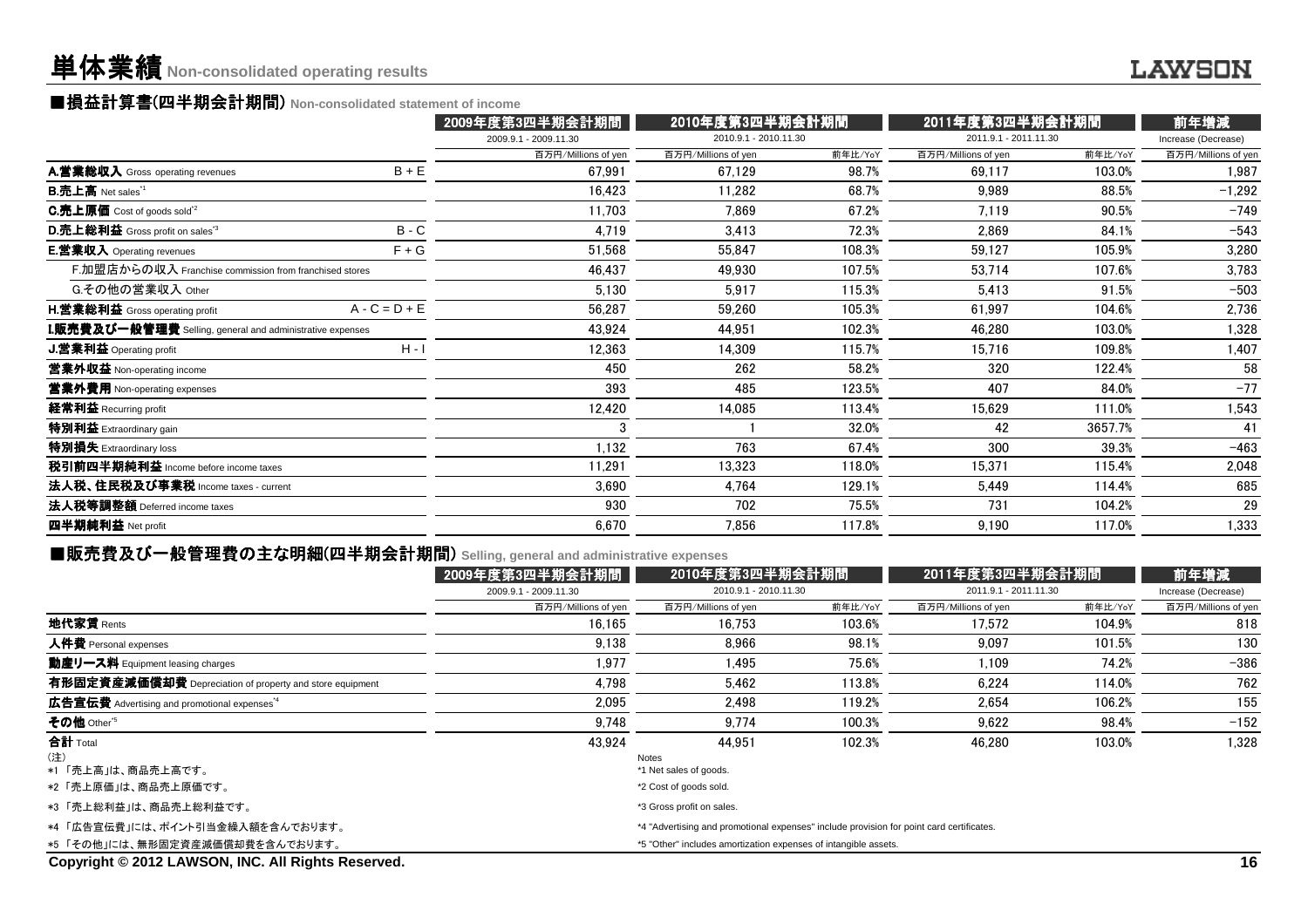### **LAWSON**

| ■投融資の状況                                                                       | 2009年度第3四半期累計期間       | 2010年度第3四半期累計期間         | 2011年度第3四半期累計期間       | 2011年度計画            |
|-------------------------------------------------------------------------------|-----------------------|-------------------------|-----------------------|---------------------|
| <b>Capital expenditure</b>                                                    | 2009.3.1 - 2009.11.30 | 2010.3.1 - 2010.11.30   | 2011.3.1 - 2011.11.30 | Forecast / 2012.2   |
|                                                                               | 百万円/Millions of yen   | 百万円/Millions of yen     | 百万円/Millions of yen   | 百万円/Millions of yen |
| 新店投資<br>New store investments                                                 | 12,875                | 9,555                   | 12,751                | 16,000              |
| 既存店投資<br>Existing store investments                                           | 4,883                 | 4,871                   | 7,625                 | 9,000               |
| システム関連投資<br>IT-related investments                                            | 7,068                 | 4,919                   | 5,426                 | 7,500               |
| その他<br>Other                                                                  | 460                   | 128                     | 404                   | 1,000               |
| 投資小計<br>Subtotal                                                              | 25,287                | 19,473                  | 26,208                | 33,500              |
| 出資·融資<br>Investments and advances                                             | 321                   | $-453$                  | 15,239                | 12,500              |
| リース                                                                           | 19,866                | 7,749                   | 13,380                | 17,000              |
| $\overset{\text{Leases}^{^{173}}}{\textbf{a}^{\text{H}}}$<br>Total            | 45,474                | 26,769                  | 54,828                | 63,000              |
| 有形固定資産減価償却費<br>Depreciation of property and store equipment <sup>224</sup>    | 13,291                | 15,556                  | 17,452                | 23,800              |
| 無形固定資産償却費<br>Amortization of intangible assets                                | 3,345                 | 5,472                   | 5,740                 | 7,800               |
| 減価償却費計<br>Total depreciation and amortization<br>$\left( \frac{1}{2} \right)$ | 16,636                | 21,029<br><b>Nician</b> | 23,192                | 31,600              |

(注)

\*1 リースは各会計期間に取得したリース物件の取得価額相当額を記載しております。

\*2 新リース会計の適用により有形固定資産減価償却費には、売買処理されるリース物件の減価償却費を含んでおります。

\*3 2011年度のリース債務の返済による支出は5,276百万円です。

\*4 2011年3Qの有形固定資産減価償却費には、除去費用資産減価償却費及び資産除去債務利息を含んでおります。

Notes

\*1 "Leases" are the amount of charges equivalent to the acquisition cost of leased property acquired during each fiscal year.

 \*2 Depreciation of property and store equipment includes depreciation for leased property treated as a sale-and-purchase transaction due tothe application of new lease accounting standards in Japan.

\*3 The amount of repayments of lease obligations (consolidated) for FY2011 is 5,276 millions of yen.

\*4 Depreciation of property and shore equipment for FY2011 includes depreciation of asset retirement obligations and interest on asset retirement obligations.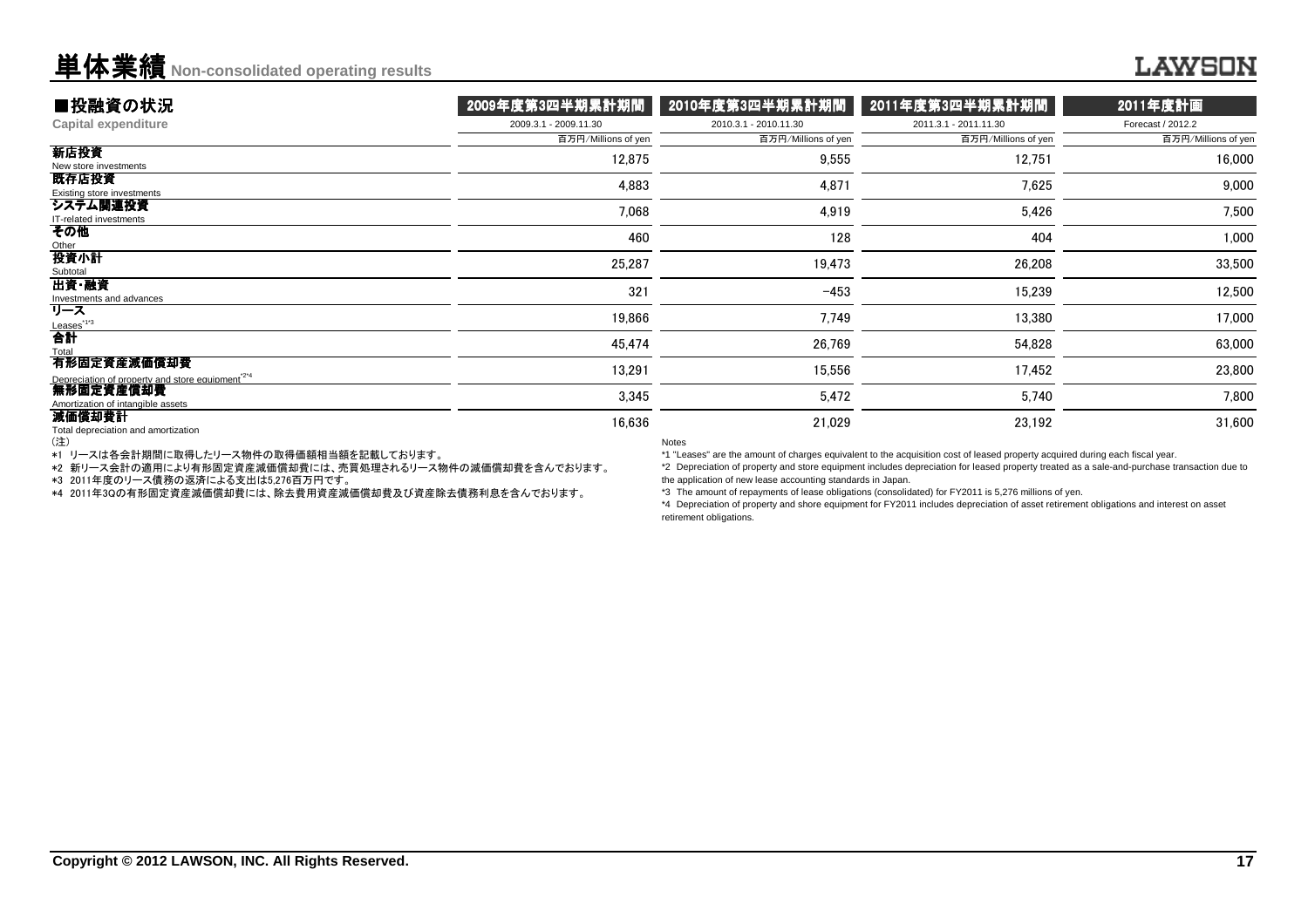### ■貸借対照表 **Non-consolidated balance sheet**

|                                                                            | 2009年度<br>(2010年2月28日現在) | 2010年度<br>(2011年2月28日現在) | 2011年度第3四半期<br>(2011年11月30日現在) | 2010年度末からの増減                       |
|----------------------------------------------------------------------------|--------------------------|--------------------------|--------------------------------|------------------------------------|
|                                                                            | FY2009 (As of 2010.2.28) | FY2010 (As of 2011.2.28) | FY2011 (As of 2011.11.30)      | Increase (Decrease) from 2011.2.28 |
| [ 資産の部 Assets ]                                                            | 百万円/Millions of yen      | 百万円/Millions of yen      | 百万円/Millions of yen            | 百万円/Millions of yen                |
| 流動資産 Current assets                                                        | 111.412                  | 123.234                  | 129.736                        | 6,501                              |
| 現金及び預金 Cash and deposits                                                   | 53,862                   | 68.743                   | 68,268                         | $-474$                             |
| 加盟店貸勘定 Accounts receivable - due from franchised stores                    | 20.767                   | 15.661                   | 19.177                         | 3,516                              |
| 有価証券 Marketable securities                                                 | 2,500                    | 2,999                    | 4,999                          | 1,999                              |
| 商品 Merchandise inventories                                                 | 1,063                    | 862                      | 976                            | 114                                |
| 未収入金 Accounts receivable - other                                           | 21,484                   | 23,641                   | 24,581                         | 940                                |
| 繰延税金資産 Deferred tax assets                                                 | 3,188                    | 3,344                    | 2,287                          | $-1,056$                           |
| その他 Other                                                                  | 8,620                    | 8,059                    | 9,530                          | 1,471                              |
| 貸倒引当金 Allowance for doubtful accounts                                      | $-74$                    | $-77$                    | $-86$                          | $-9$                               |
| 固定資産 Noncurrent assets                                                     | 309.031                  | 321.586                  | 358.354                        | 36.767                             |
| 有形固定資産 Property, plant and equipment                                       | 133,828                  | 141.614                  | 157.804                        | 16,190                             |
| ・建物及び構築物 Buildings and structures                                          | 89,812                   | 89,321                   | 95,859                         | 6,537                              |
| ・車両運搬具及び工具器具備品 Vehicles, tools, furniture and fixtures                     | 11,708                   | 10,962                   | 11,267                         | 304                                |
| •その他 Other                                                                 | 32.307                   | 41.329                   | 50,677                         | 9,348                              |
| 無形固定資産 Intangible assets                                                   | 27,807                   | 27,925                   | 27,496                         | $-429$                             |
| 投資その他の資産 Investments and other assets                                      | 147,395                  | 152,046                  | 173,053                        | 21,006                             |
| ・関係会社株式 Stocks of subsidiaries and affiliates                              | 18,301                   | 16,656                   | 27,498                         | 10,842                             |
| ・長期貸付金 Long-terms loans receivable                                         | 29,670                   | 39,856                   | 42,220                         | 2,364                              |
| •差入保証金 Guarantee deposits                                                  | 79,338                   | 77,164                   | 78,094                         | 929                                |
| •繰延税金資産 Deferred tax assets                                                | 14,424                   | 11,693                   | 15,812                         | 4,118                              |
| •その他 Other                                                                 | 7.639                    | 8.277                    | 10.893                         | 2,615                              |
| •貸倒引当金 Allowance for doubtful accounts                                     | $-1.979$                 | $-1.601$                 | $-1,466$                       | 134                                |
| 資産合計 Total Assets                                                          | 420,444                  | 444,821                  | 488,091                        | 43,269                             |
| 有形固定資産の減価償却累計額<br>Accumulated depreciation of property and store equipment | 127,314                  | 140.922                  | 159.413                        | 18,490                             |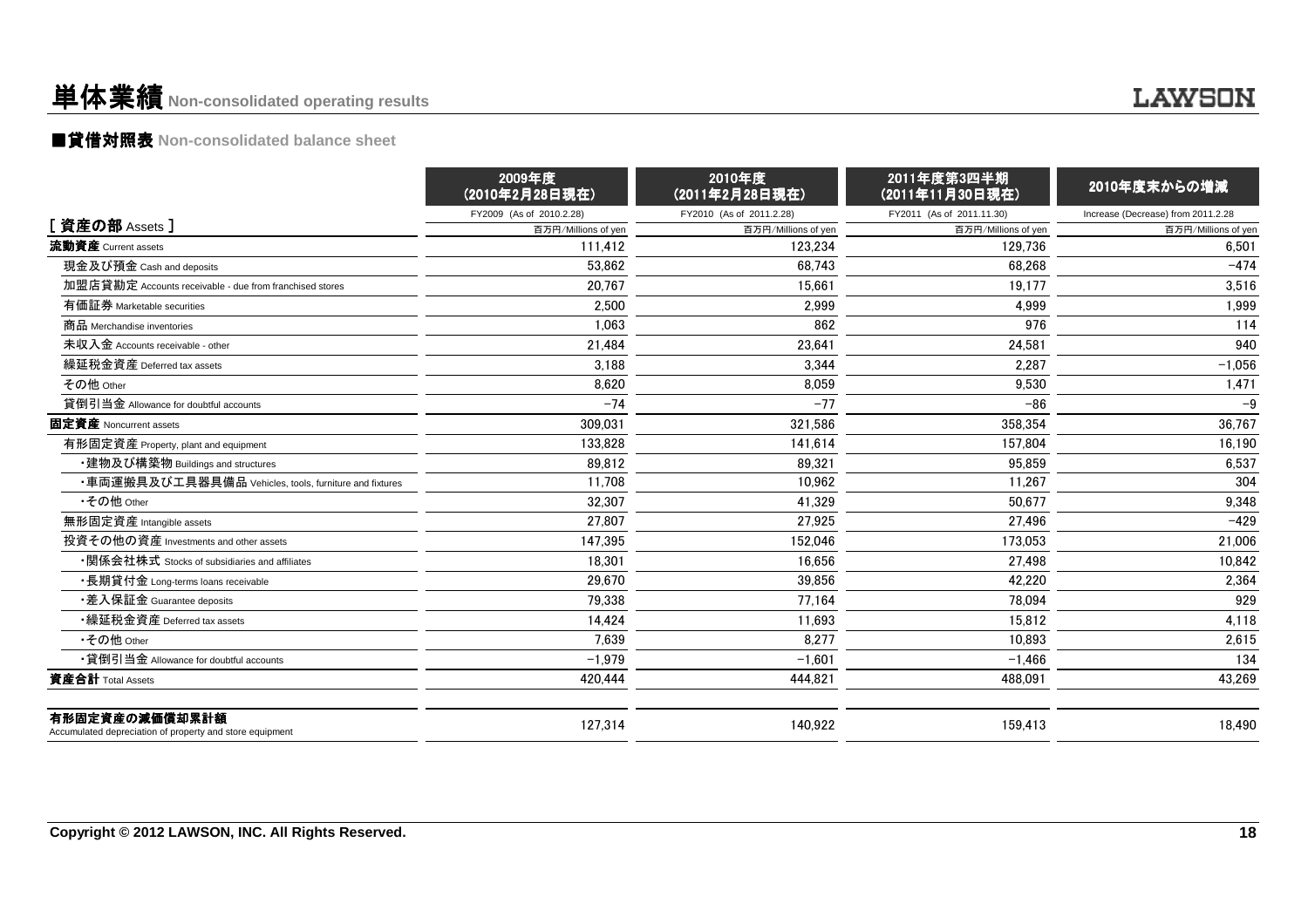### ■貸借対照表 **Non-consolidated balance sheet**

|                                                                                             | 2009年度<br>(2010年2月28日現在) | 2010年度<br>(2011年2月28日現在) | 2011年度第3四半期<br>(2011年11月30日現在) | 2010年度末からの増減                       |
|---------------------------------------------------------------------------------------------|--------------------------|--------------------------|--------------------------------|------------------------------------|
|                                                                                             | FY2009 (As of 2010.2.28) | FY2010 (As of 2011.2.28) | FY2011 (As of 2011.11.30)      | Increase (Decrease) from 2011.2.28 |
| [負債の部 Liabilities ]                                                                         | 百万円/Millions of yen      | 百万円/Millions of yen      | 百万円/Millions of yen            | 百万円/Millions of yen                |
| 流動負債 Current liabilities                                                                    | 157.764                  | 165.398                  | 188.844                        | 23.446                             |
| 買掛金 Accounts payable - trade                                                                | 64,271                   | 67,633                   | 78,891                         | 11,258                             |
| 加盟店借勘定 Accounts payable - due to franchised stores                                          | 905                      | 1,171                    | 849                            | $-322$                             |
| 未払金 Accounts payable - other                                                                | 17,502                   | 13,534                   | 12,610                         | $-924$                             |
| 未払法人税等 Income taxes payable                                                                 | 8.812                    | 9,738                    | 8.783                          | $-955$                             |
| 預り金 Deposits payable                                                                        | 55,999                   | 52,548                   | 61,130                         | 8,582                              |
| 賞与引当金 Provision for bonuses                                                                 | 2,629                    | 3,610                    | 1,569                          | $-2,040$                           |
| ポイント引当金 Provision for point card certificates                                               | 2,095                    | 925                      | 612                            | $-313$                             |
| その他 Other                                                                                   | 5,548                    | 16,235                   | 24,395                         | 8,160                              |
| 固定負債 Noncurrent liabilities                                                                 | 62,173                   | 67,974                   | 86,635                         | 18,661                             |
| 退職給付引当金 Liability for employees' retirement benefits                                        | 6,095                    | 7,036                    | 7,914                          | 878                                |
| 役員退職慰労引当金<br>Allowance for retirement benefits to executive officers and corporate auditors | 201                      | 212                      | 268                            | 56                                 |
| 長期預り保証金 Long-term guarantee deposits                                                        | 38,735                   | 37,240                   | 35.992                         | $-1,248$                           |
| 資産除去債務 Asset retirement obligations                                                         |                          |                          | 11,501                         | 11,501                             |
| その他 Other                                                                                   | 17,140                   | 23,485                   | 30.958                         | 7,473                              |
| 負債合計 Total liabilities                                                                      | 219,937                  | 233,372                  | 275,479                        | 42,107                             |
| [純資産の部 Net assets]                                                                          |                          |                          |                                |                                    |
| 株主資本 Shareholders' equity                                                                   | 200,803                  | 211,692                  | 212,864                        | 1,172                              |
| 資本金 Common stock                                                                            | 58,506                   | 58,506                   | 58,506                         |                                    |
| 資本剰余金 Capital surplus                                                                       | 41,520                   | 47,696                   | 47,705                         | 8                                  |
| 利益剰余金 Retained earnings                                                                     | 102,490                  | 107.182                  | 108,304                        | 1,121                              |
| 自己株式 Treasury stock                                                                         | $-1,713$                 | $-1,693$                 | $-1,651$                       | 42                                 |
| 評価・換算差額等 Valuation and translation adjustments                                              | $-643$                   | $-648$                   | $-609$                         | 39                                 |
| その他有価証券評価差額金<br>Net unrealized gain (loss) on available-for-sale securities                 | $-8$                     | $-14$                    | $-42$                          | $-28$                              |
| 土地再評価差額金 Revaluation reserve for land                                                       | $-634$                   | $-634$                   | $-567$                         | 67                                 |
| 新株予約権 Subscription rights to shares                                                         | 346                      | 405                      | 356                            | $-49$                              |
| 純資産合計 Net assets                                                                            | 200,506                  | 211,448                  | 212,611                        | 1,162                              |
| 負債純資産合計 Liabilities and assets                                                              | 420.444                  | 444.821                  | 488.091                        | 43,269                             |